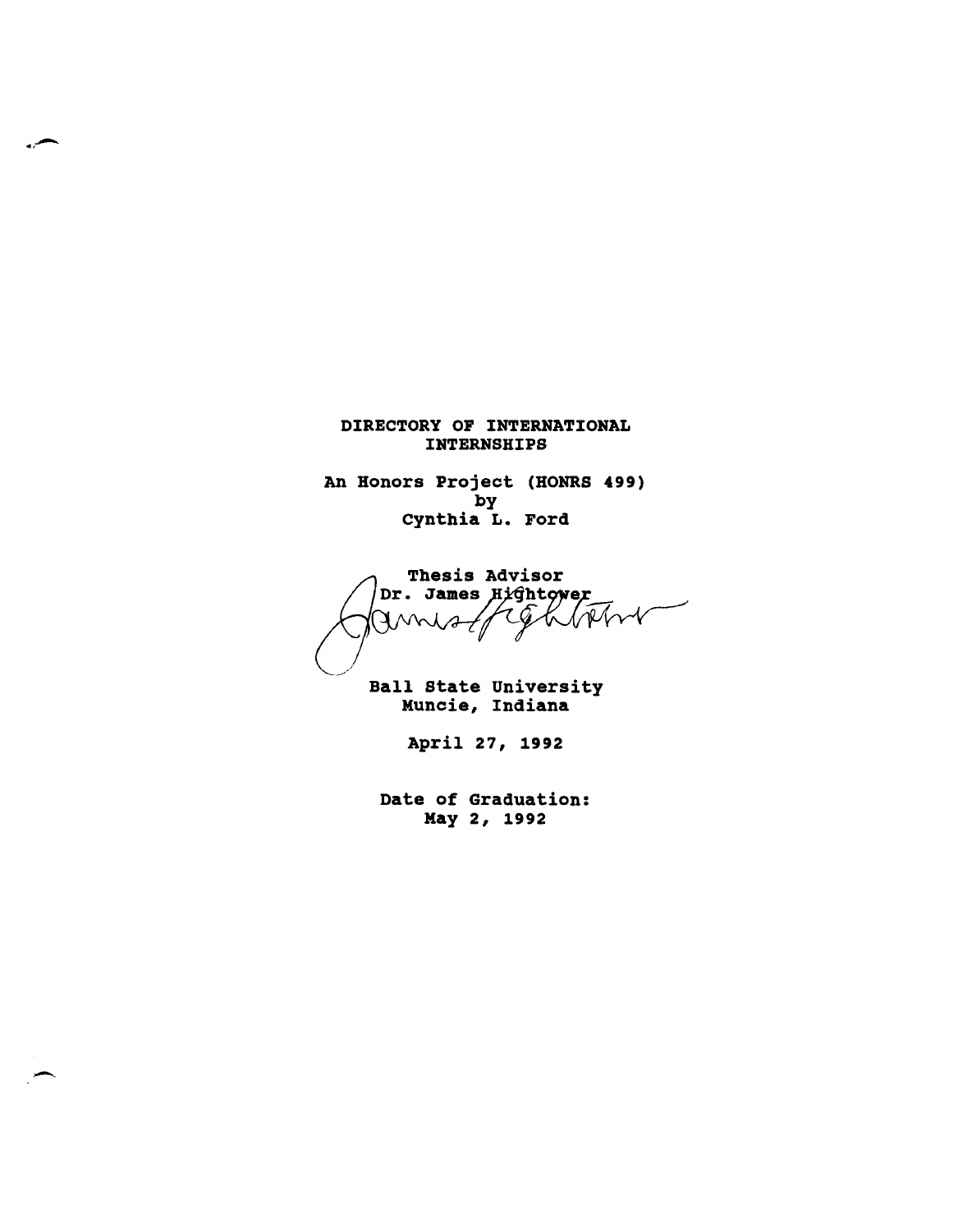### Purpose of Project

 $S_p G_p$ <sup>1'</sup>  $m$ ec $\cdot$ :

> L V<br>2 48 ?  $.24$  $1992$  $\cdot$  F b  $7$

-

As a student, it is sometimes difficult to relate class<br>ial to what is actually taking place in the 'real world.' In material to what is actually taking place in the 'real world.' addition, many students live in smaller towns, so finding summer employment related to the area of their major may be impossible. When graduation arrives, they often find that they do not know exactly what type of job to apply for, or what it entails. Internships help students to see first-hand what opportunities are available to them. Business majors and majors in the technical Business majors and majors in the technical fields are often required to complete an internship, but many of the liberal arts majors and other various majors do not realize<br>that internships are available to them as well. This directory that internships are available to them as well. provides a general list of internships abroad for all majors, including a list of addresses to write for additional information. It is hoped that this directory will be of assistance to persons in the study Abroad and Experiential Education offices, and that in the future those offices will revise and expand it as needed.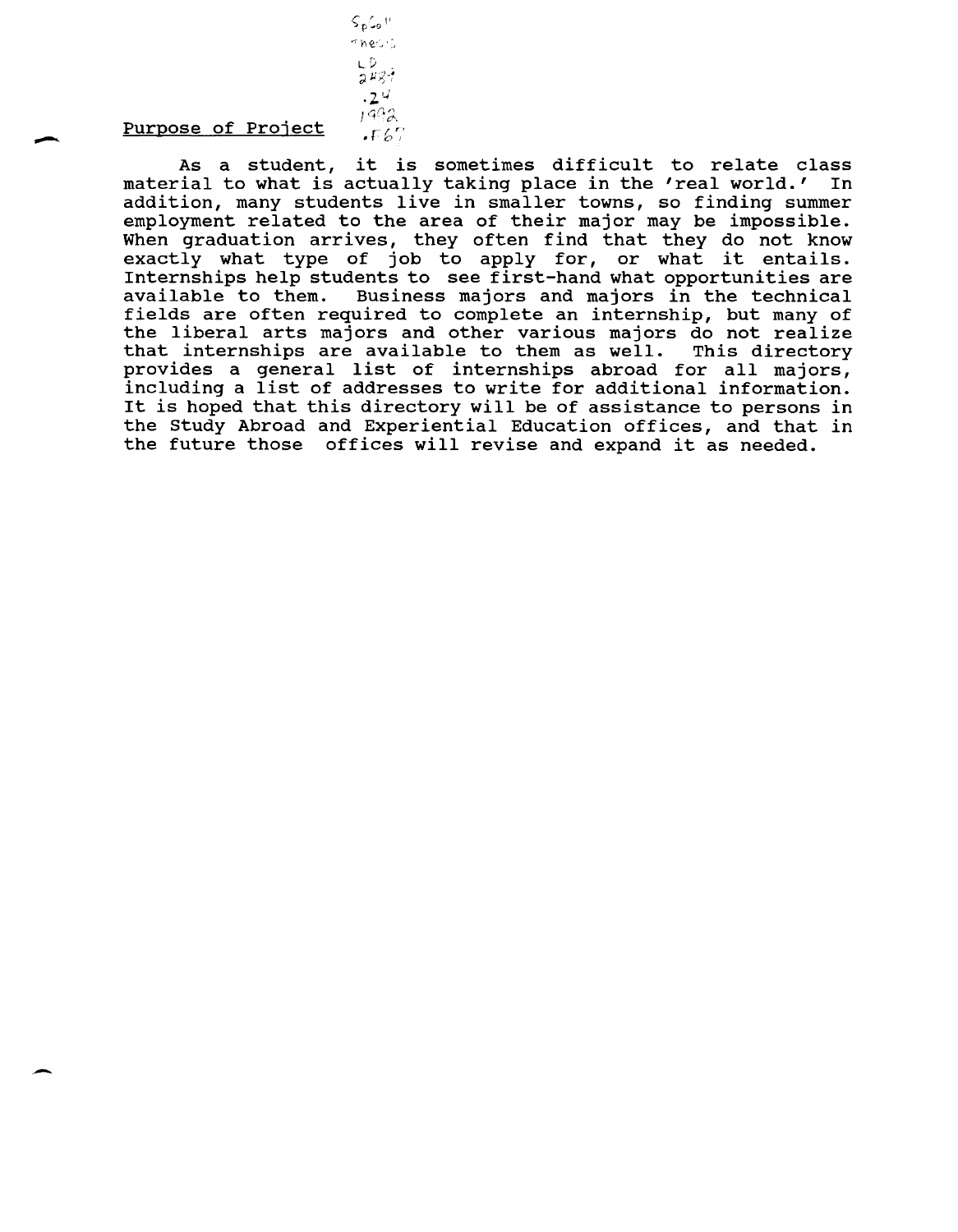#### TABLE OF CONTENTS (By Organization)

| People To People International1               |  |  |  |  |
|-----------------------------------------------|--|--|--|--|
| International Internship Program2             |  |  |  |  |
| George Washington University - England4       |  |  |  |  |
| George Washington University - Madrid6        |  |  |  |  |
| Georgetown University - Chile8                |  |  |  |  |
|                                               |  |  |  |  |
| Georgetown University - U.S. Sites9           |  |  |  |  |
| Georgetown University - East Central Europe10 |  |  |  |  |
| Georgetown University - Indonesia11           |  |  |  |  |
| Georgetown University - China13               |  |  |  |  |
| Georgetown University - Mongolia15            |  |  |  |  |
| Georgetown University - Egypt16               |  |  |  |  |
|                                               |  |  |  |  |
| University of Rochester - England18           |  |  |  |  |
|                                               |  |  |  |  |
| University of Rochester - France20            |  |  |  |  |
| University of Rochester - Belgium21           |  |  |  |  |
| University of Rochester - Germany22           |  |  |  |  |
|                                               |  |  |  |  |
|                                               |  |  |  |  |

-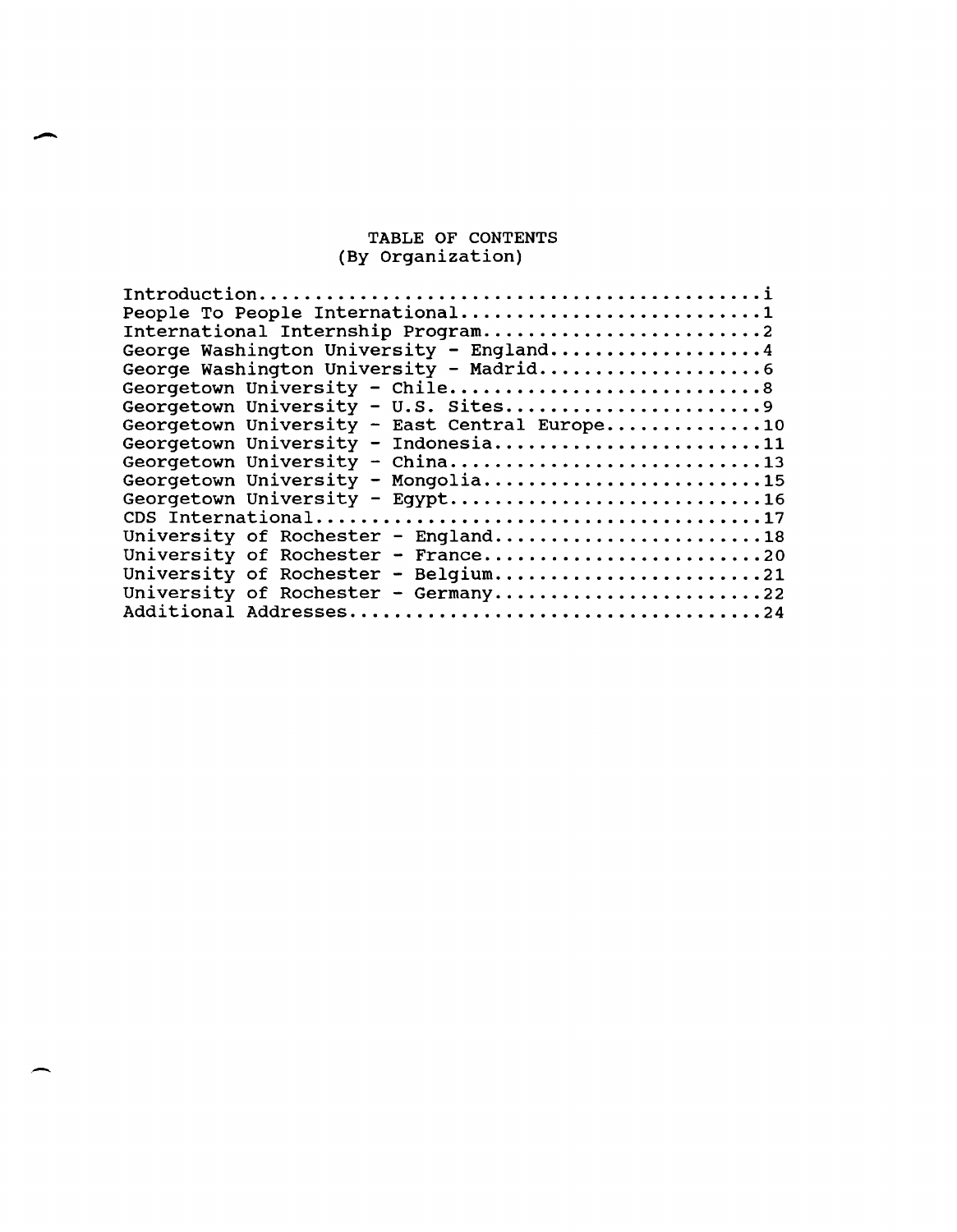#### INDEX (By Subject Area)

| Archaelogy2                       |
|-----------------------------------|
|                                   |
| Art Galleries2                    |
| Banking20                         |
| Broadcasting2,22                  |
|                                   |
| Care of Young Offenders2          |
| Community Health2                 |
| Computer Companies20              |
| Development Management8           |
|                                   |
|                                   |
| Financial Services2,20            |
|                                   |
| Health Care1,18,20                |
| Hotel Marketing2                  |
| Immigration Assistance9           |
| Interest Groups21                 |
| International Relations1          |
| Journalism (Newspaper)2,22        |
|                                   |
| Legal Services1,22                |
|                                   |
| Medical Research18,20             |
| Migrant Worker9                   |
| Museums2,18                       |
| Politics2,4,6,18,20,21,22         |
| Psychiatric Care2                 |
| Public Affairs Consultancy2       |
| Public Relations                  |
| Quality Control Engineering2      |
| Real Estate                       |
| Recycling                         |
| Refugee Resettlement9             |
| Social Services1,2,4,6,20,22      |
| Theater18                         |
| Urban Planning and Architecture20 |
|                                   |

-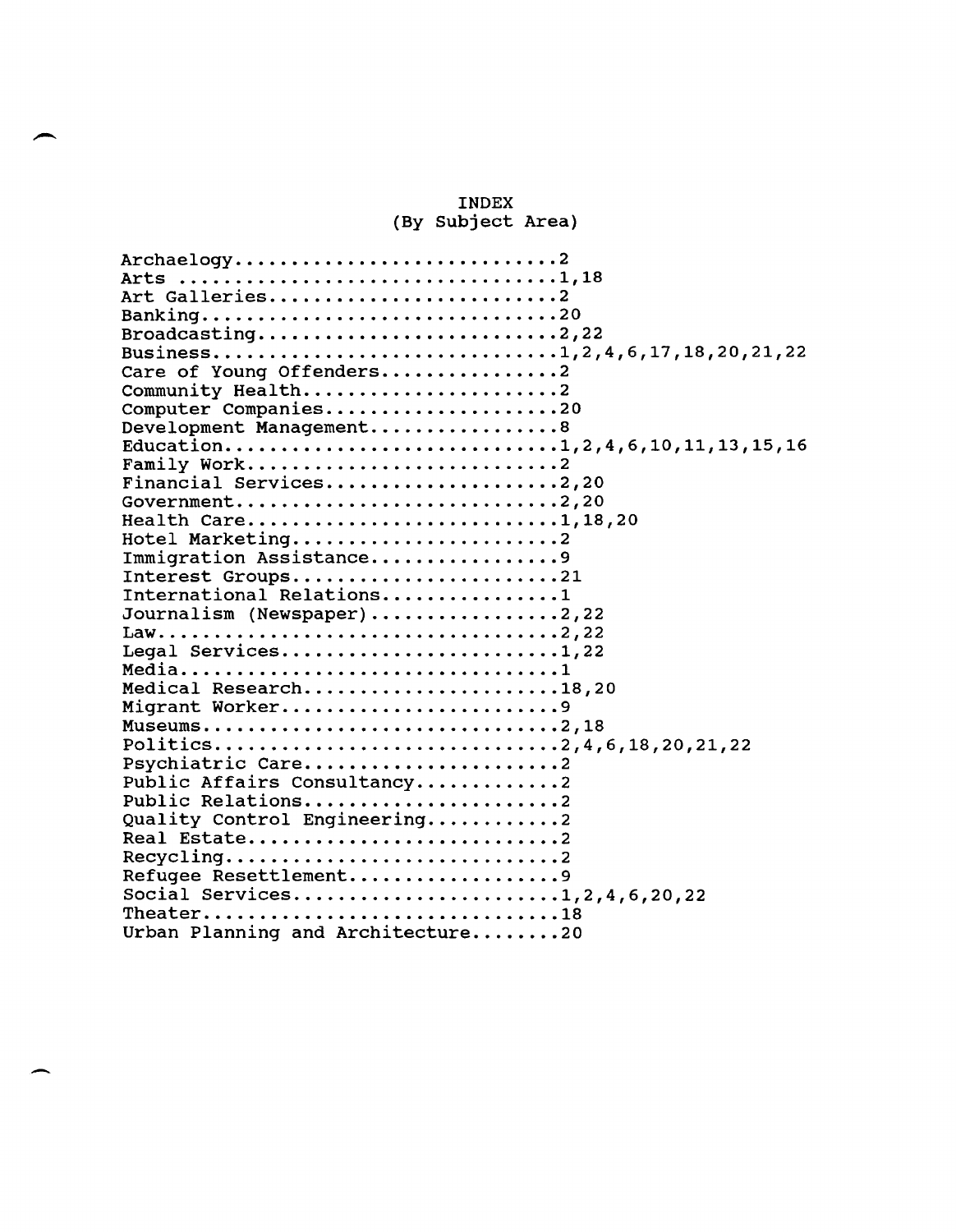#### INTRODUCTION

#### What Exactly is an Internship?

An Internship is defined as work experience in a practical environment. It is an excellent opportunity for college students to get hands-on training in the 'real world' while possibly earning college credit. Internships help students decide whether or not they have chosen to study a field in which they will enjoy working later. Students supply their energy, enthusiasm, and willingness to work in exchange for a position related to their field of study.<br>The Company will do its best to provide insights into the field best to provide insights into the field that the student has chosen.

#### Am I Eligible for an Internship?

Usually interns are juniors or seniors when they do their internship, but there are exceptions. Graduates and sophomores may also find positions open to them, though not as frequently. average required grade point average is a 3.0/4.0, or a 'B', but keep in mind that requirements for internships vary from program to<br>program. It is not carved in stone that you must apply for an It is not carved in stone that you must apply for an internship in the field of your major, but you will want to make sure that you have enough background knowledge of the field in order to be an asset to your host company. In addition to those order to be an asset to your host company. items already mentioned, every position has specific requirements. Please take time to read each description carefully to find out how you can prepare yourself, and do not hesitate to write the company or program for more information.

#### **How Does the Internship Process Work1**

 $\overline{\phantom{0}}$ 

You must first decide that it is something you want to do. Accepting a position and then declining at the last minute or leaving early is highly discouraged. Just as you would not do this with a regular job, so must you take your internship seriously and put forth the effort that is expected in a regular job.

Next comes the application process. Every internship requires candidates to fill out an application at the very least, and usually there are several more steps, although these steps need not be complicated. There may be a general information sheet, recommendation forms, essays to write, school authorizations, language evaluation forms, medical forms, and transcripts required. Take care to submit the appropriate forms to the organization you<br>choose: one missing information sheet or a late application may one missing information sheet or a late application may eliminate you from all consideration. Keep in mind that there will always be red tape involved in traveling abroad.

The organization will review applications and notify<br>cants whether or not they were placed. The time it takes applicants whether or not they were placed. between submission of application and notification of acceptance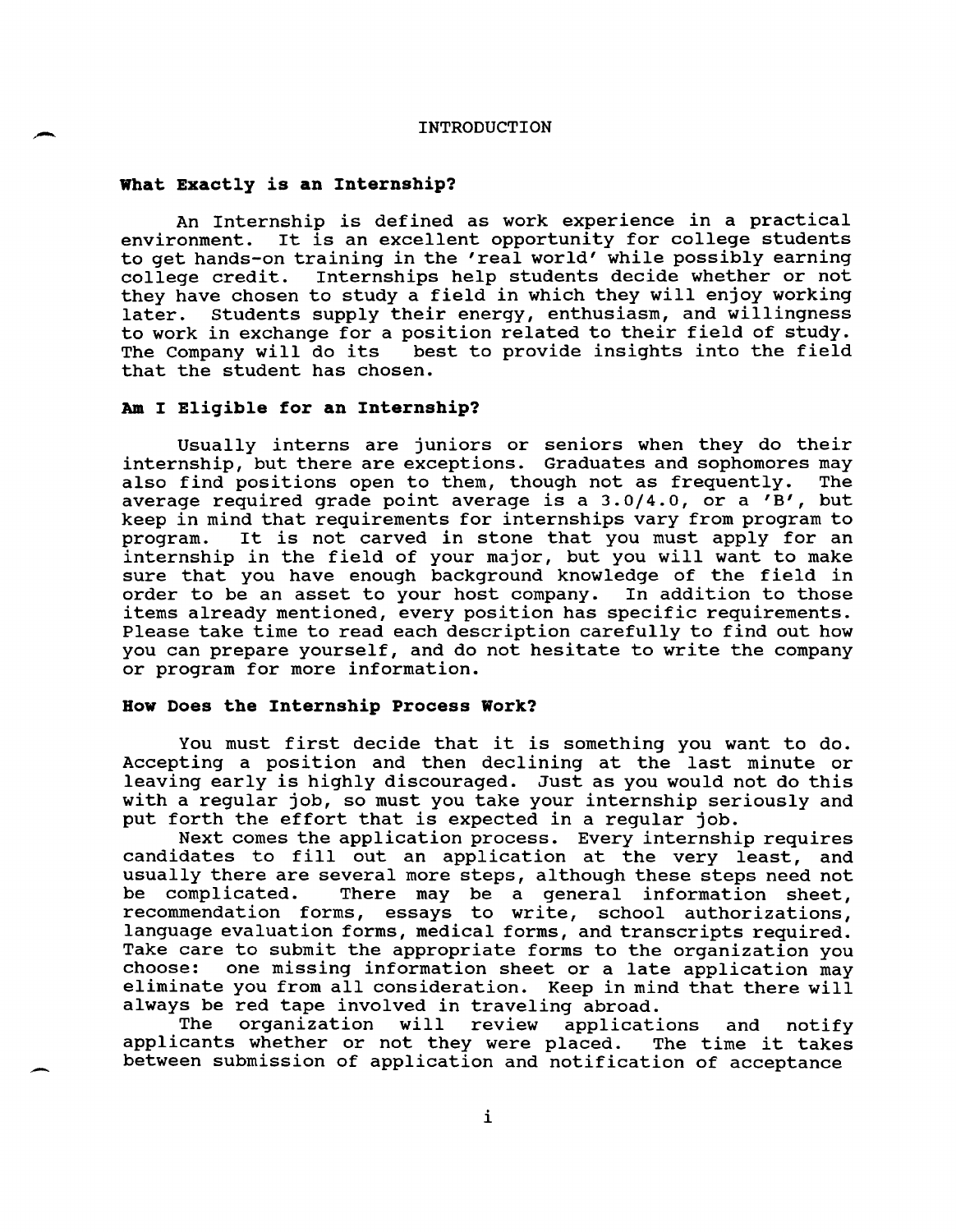varies, but in general the companies are as anxious as you are to get the ball rolling.

You must make sure that your home college or university can accomodate the dates of your internship. Summer internships usually pose no problem to academic schedules, but if you desire an internship beginning in August and lasting until May, you should speak with your regular advisor about which options are best for<br>you. Six month internships abound, as well as those of even Six month internships abound, as well as those of even shorter duration.

#### **What is Included in the Internship?**

#### Pay

سىم

Many internships do not offer a salary, both because it limits the number of positions available and because they believe it<br>defeats the purpose altogether. However, there are paid defeats the purpose altogether. internships to be found. Obviously enough, these internships are also the most competitive ones, and a paid position may mean you have much more pressure to contend with and much more expected of you. Are you willing to spend additional time running around to meet a deadline that unpaid interns would not have to deal with?

#### Housing

Again, housing for each intern varies greatly from position to position. Some allow students to choose whether they would prefer to live with a family or in an apartment with other interns. Others expect the student to live in whatever accomodations have been provided.

#### **Transportation**

In most cases the internship is offered in a city with decent public transportation. Europe is known for its excellent public transit systems; other places may house you close enough that transportation is not necessary. Purchasing a bike, motorcycle, or a low-priced used car for the duration of your stay is also an option if you want to make the investment and feel you can resell the vehicle.

#### **Costs**

#### Application Fee

There will be administrative fees to pay from the time you begin the application process up until the time you leave. Such fees cover the cost of preparing all the details for your internship. There is usually a non-refundable application fee of at least \$25.00.

#### Deposits

 $\overline{\hspace{1mm}\cdot\hspace{1mm}}$ 

Some organizations require that accepted applicants pay deposit representing a percentage of the price of the program. This ranges from no deposit at all to \$300.00.

 $\omega_{\rm c} = 400 M_{\rm B} \approx 10$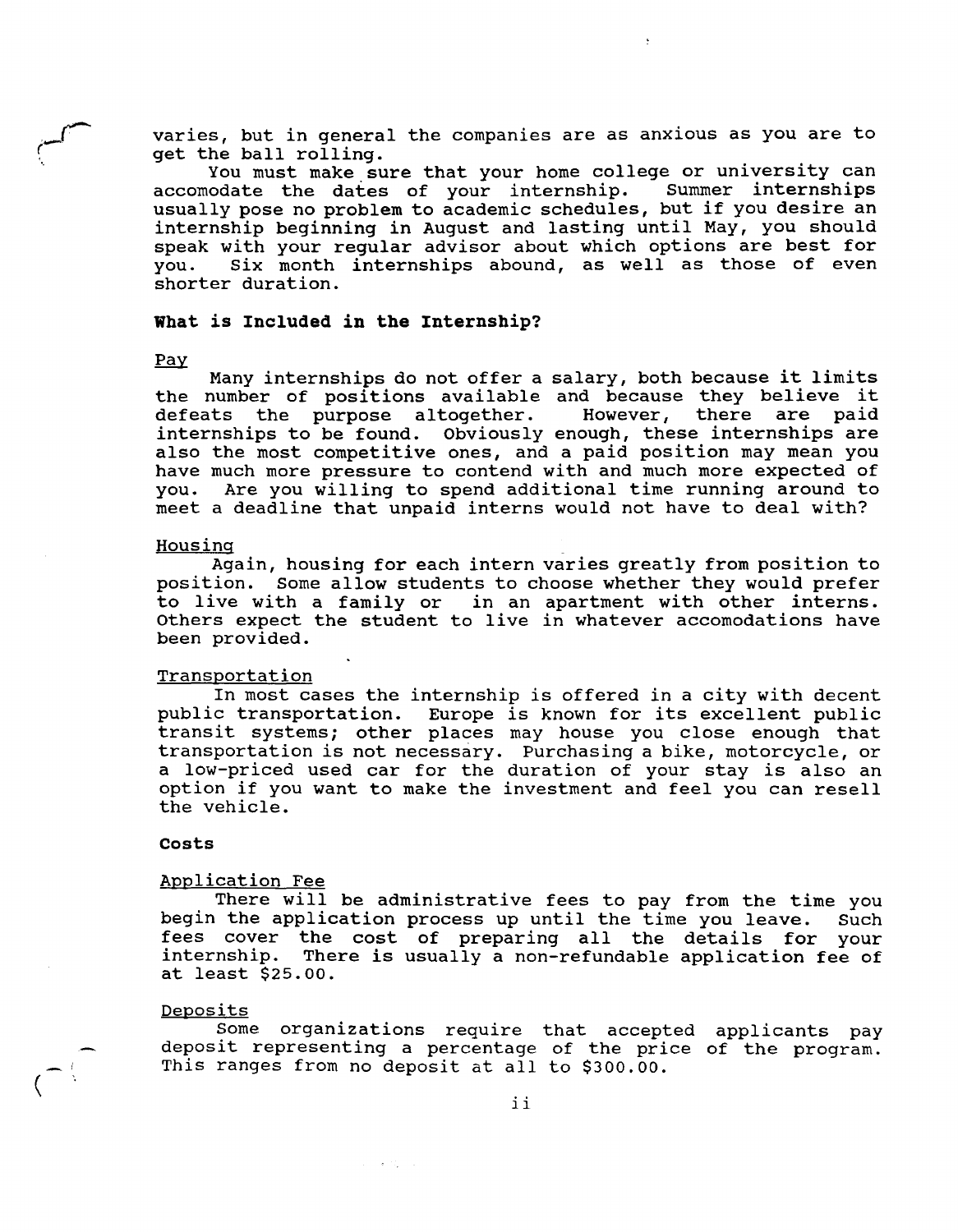Cost of Program<br>
The price of obtaining an internship through an organization<br>
is not always cheap, but the experience is invaluable and most Cost of Program<br>The price of obtaining an internship through an organization people feel it is money well-invested. Most of the quoted price includes costs for room and board and food allowance, but there are some exceptions. Some also include the cost of tuition when the program offers a joint work/study internship. It may also include insurance costs.

#### Travel to your Country of Employment

With few exceptions, it is up to you to arrange your own<br>portation, both there and back. There are many travel transportation, both there and back. agencies that offer excellent student rates - call around for the best deal.

#### Miscellaneous

You must keep in mind that you will also have fees for your passport, work visas, and any other required identification necessary to enter your chosen country. Sometimes organizations require you to carry their company's insurance as well while you are an intern, or it may already have been taken care of as part of your program fee.

#### **In What Countries are Internships Available?**

Internships can be found virtually anywhere, although there may be fewer positions available in some than others. Positions abound in Canada and Europe - particularly England, France, Spain, Germany, and Belgium.

#### **In What Fields are Internships Offered?**

Here is a general list of what is available. subject area index for a more detailed listing. Check the

> Advertising Business Education Health Sciences and Medical Research Law Firms Museum and Art Galleries Politics and Pressure Groups Retailing Social Sciences Theater Town Planning

#### **Can Credit Be Obtained?**

It is up to you to speak with appropriate faculty and guidance personnel to inquire whether or not they will give credit for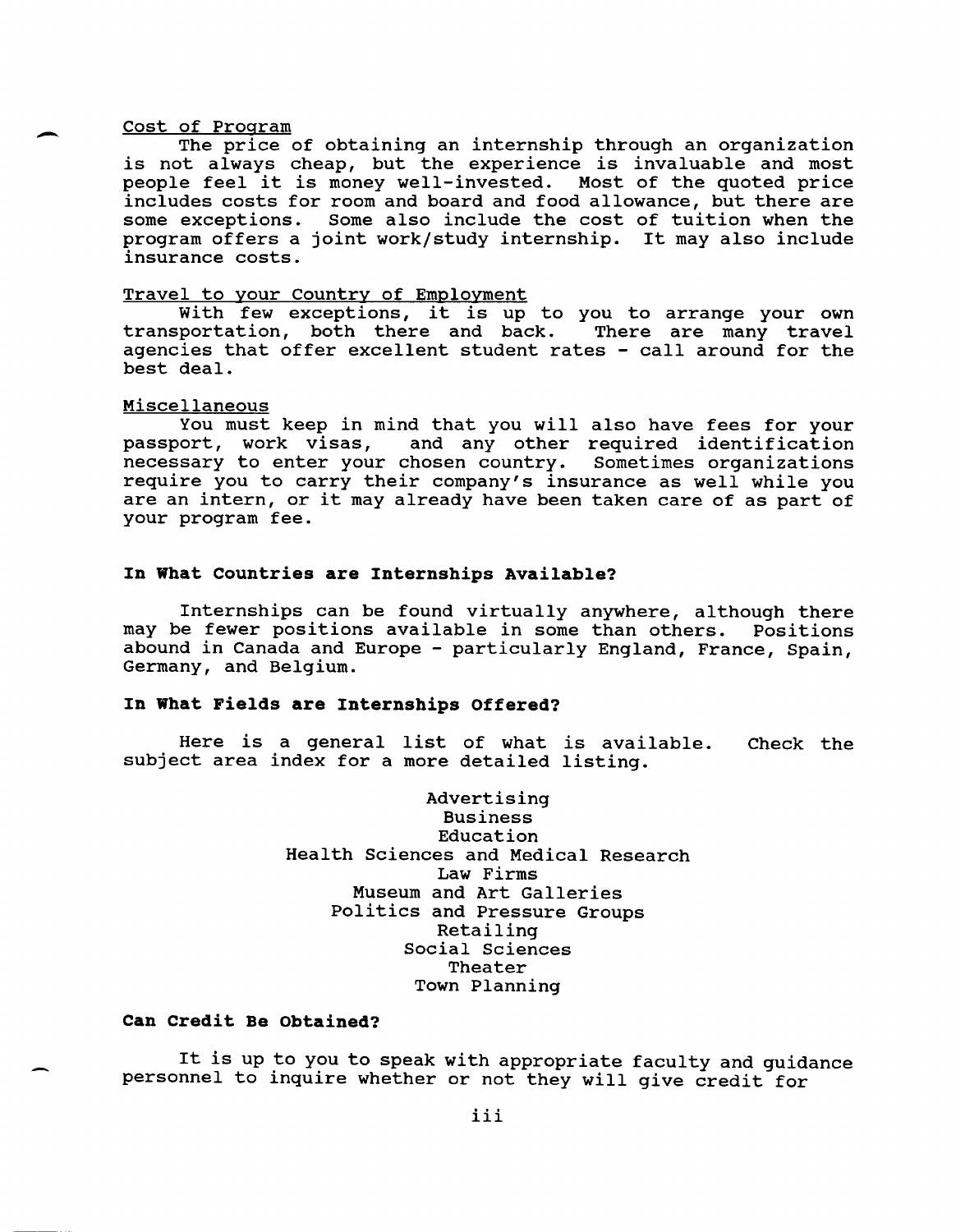internships. The organizations encourage students to get as much credit as they can from their time abroad, especially for internship/study combinations. Many organizations suggest that you 'adopt a university' - apply for the internship through a university that you know will give credit for the internship (the organization to which you apply can give you the names of a few). Then upon returning you can transfer that credit to your home university.

#### **How Long will My Internship Last?**

-

 $\overline{\phantom{0}}$ 

As stated earlier, the duration of internships varies. One of As stated earlief, the duration of internships varies. One of<br>the main factors in choosing an internship will probably be its duration and how it fits into your academic schedule. Some duration and how it fits into your academic schedule. Some internships last a year and a half; others may last two weeks. Keep in mind that you want to spend enough time with a company to actually practice what you have learned; with the shorter internships it is harder to measure your progress.

#### **Is Knowing A Foreign Language Necessary?**

The different companies decide whether or not you must be proficient in the language of their country. It is suggested that you take at least two semesters of the language of the country you you take at least two semesters or the language or the country you<br>will be entering, but in many cases it is not required. Your knowledge of English may have been one of the reasons you were selected as an intern, but you should make the effort to learn a little of their language, for the obvious reasons of convenience in performing daily chores outside of the workplace, and for making friends.

#### **will there be other students Working with Me?**

There is a good chance the answer to this question will be yes. Often the companies that take on interns are large enough to offer several positions in the same or different departments. Of course this varies depending on the company. There are advantages and disadvantages to both. In working with other students, you will be able to discuss problems you may have and search for a solution together, you may be able to cut work time in half by sharing duties, and you can enjoy their company. Disadvantages might be added competition (which isn't always bad), an increase in 'busy work' when you have completed the work in less time, and the possibility of disagreeing on how a certain task should be handled.

Keep in mind that this directory provides an overview of several different internships. Applications must be obtained from the organization or firm offering the position. Also note the additional addresses listed at the back of this guide.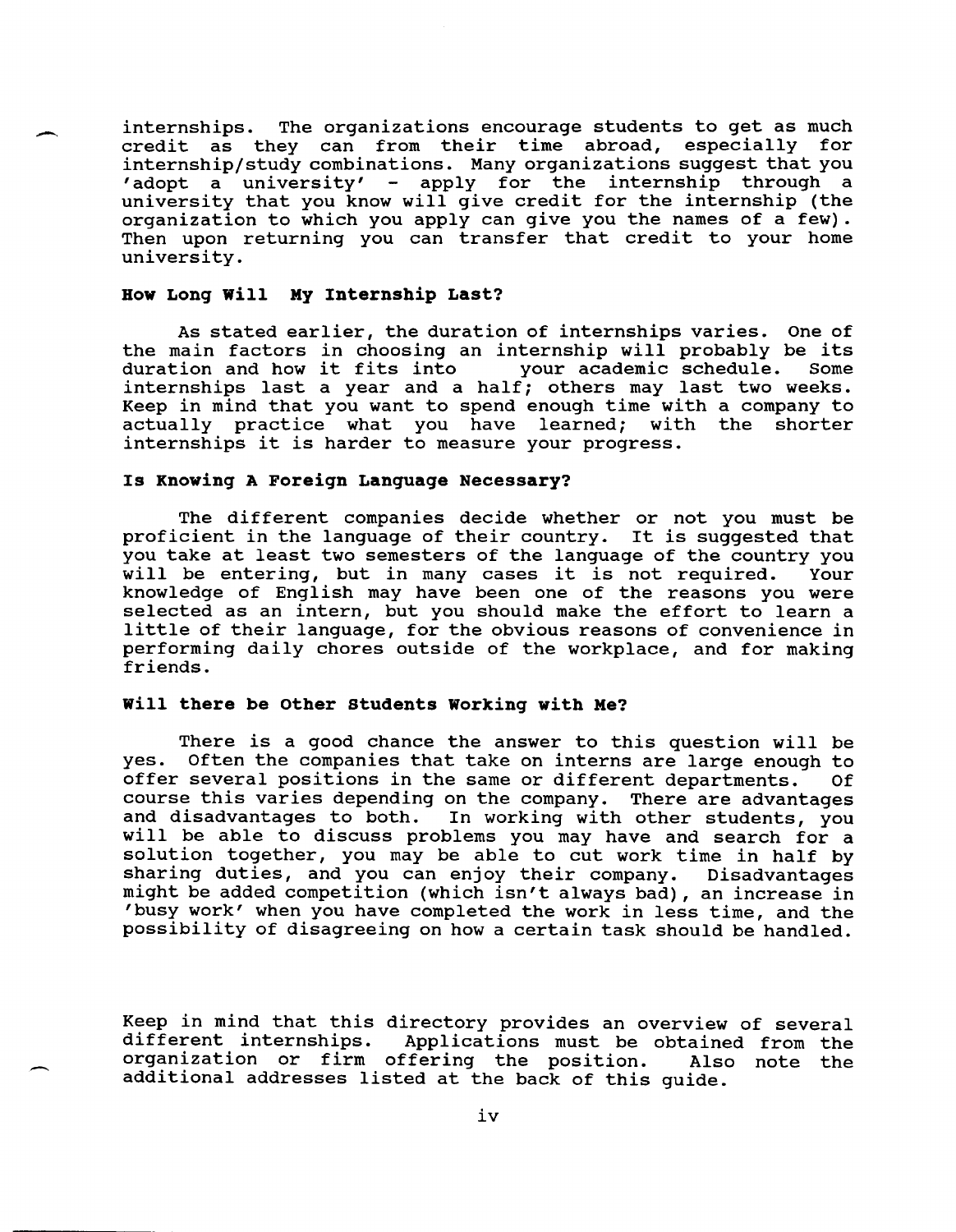PEOPLE TO PEOPLE INTERNATIONAL

- **Subject Areas:** Business, International Relations, Legal Services, Education, Arts, Media, Social Services, and Health Care.
- **Location:**  London, Dublin, Holland, and possibly Paris, stockholm, and other countries

-

 $\overline{\phantom{a}}$ 

- **Description:**  Applicants state what organizations and issues are of concern to them through the application, cover letter, and other materials. PTP then selects an letter, and other materials. PTP then selects an appropriate placement site. An initial appropriate placement site. An initial orientation/settling in week, followed by an eight week, full-time non-paid work assignment with a<br>company, government organization, educational organization, institution, or other appropriate association. The principal dates are from June 15-August 15, so early application is highly recommended.
- **Language Note:** Requirements depend on country selected.
- **Age:**  Upper level undergraduate-graduate/professional level, in good academic standing at their own<br>institution. Interns are typically juniors, Interns are typically seniors, and graduate students in their early to<br>mid-twenties. However, a number of older, more mid-twenties. However, a number of older, more also participated.<br>found to accomodate Appropriate settings are everyone.
- **Housing:**  People to People arranges housing the first week. You are expected to find housing for the remainder of your stay, and a coordinator can assist you in Depending on where you do your internship, housing usually ranges from \$80-150 per week.
- **cost:**  The program fee is \$1,775.00 plus housing, food, and travel expenses.
- **Academic Credit:**  six semester hours of credit (grad/undergrad) may be earned through the University of Missouri-Kansas City or participants may enroll for non-credit (audit) . Students should check with their home institutions to verify the credit that may be earned.
- **For Hore Info:**  Alan M. Warne Vice President for Programs 501 East Armour Boulevard Kansas city, Missouri 64109 Ph. (816) 531-4701

1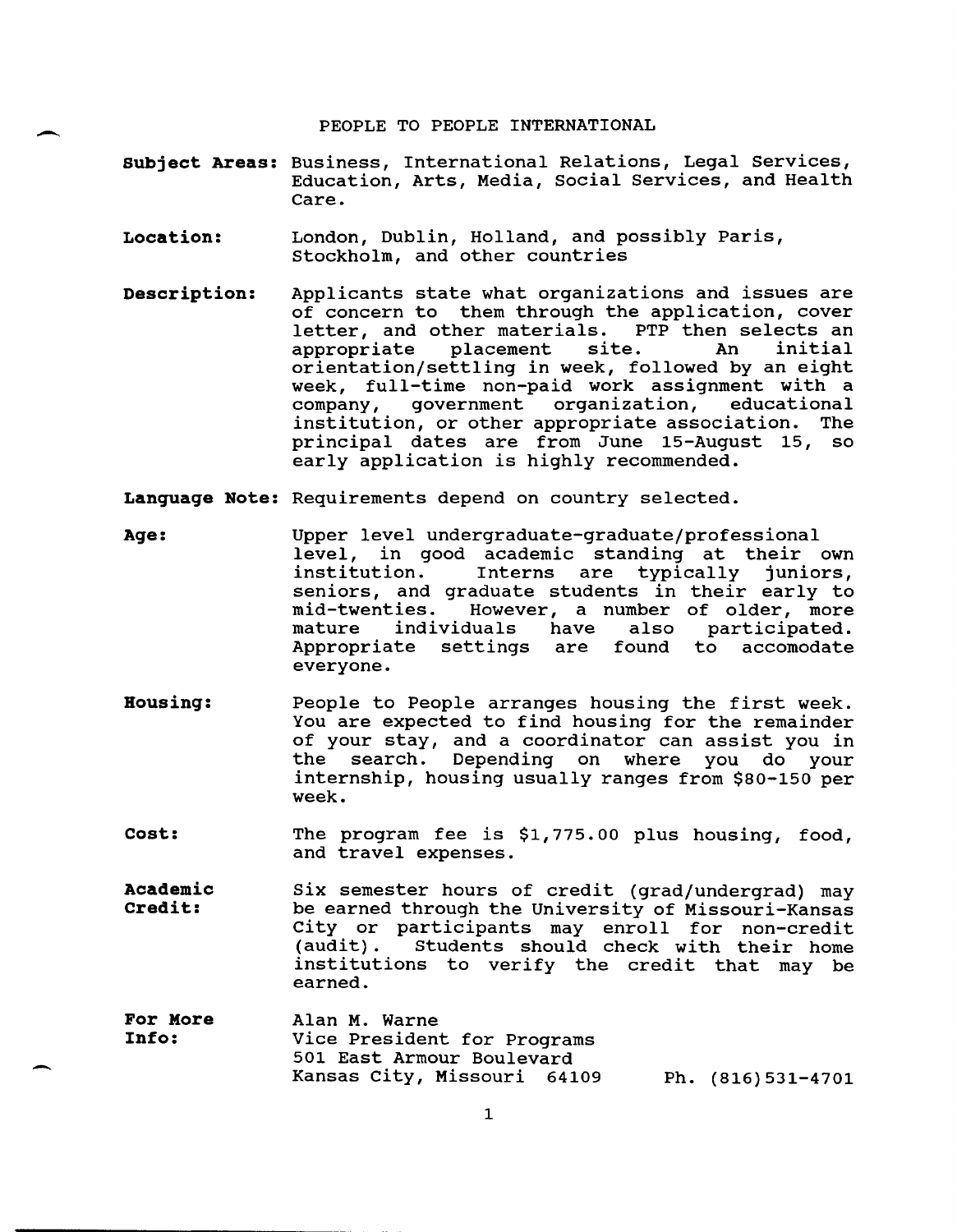#### THE INTERNATIONAL INTERNSHIP PROGRAM

**Subject Areas:** Social Services: Psychiatric care, family work, care of young offenders, community health and pre-<br>school children. Business: financial services, school children. Business: hotel marketing, public affairs consultancy, and the running of an art gallery. Communications: local and minority newspaper journalism, public relations, and broadcasting. Also, quality control engineering, law and its related fields, recycling,<br>archaelogy, museum archives, real estate, archae logy, education, and politics.

**Location:**  London, England

**Description:**  The program runs a fourteen week group during the fall and spring semesters, and a 10-12 week program in the early summer. All internship students are expected to work between 28 and 32 hours per week, or four days. Fall and spring semester students or four days. Fall and spring semester students<br>will be expected to attend a university or be expected to attend a university or polytechnic class on their free workday. Students will be asked to attend seminars and prepare work. Each internship is customized and a program of supervision is established for and with the home university.

**Language Note:** All in English

- **Age:**  Applicants to the program are usually in their junior or senior year at the beginning of the program. A grade point average of at least 2.8/4.0 is required. The choice of a suitable placement for each student is based on the goal, the classes he/she has taken, his/her interests, skills, and previous experiences, both personally and in the workplace.
- **Housing:**  Acorn Accomodation Services houses all students. These are centrally located, well-furnished flats. They are all carpeted, with a television and<br>central heating. Washing machines, dryers, and Washing machines, dryers, and telephones are available on the premises.
- **cost:**  Spring or fall semester (14 weeks) with full supervision is 650 British Pounds, while the same<br>with half supervision is 350 Pounds. The summer with half supervision is 350 Pounds. term, which is 10-11 weeks between May and August, is 600 Pounds, while part supervision is 500 For a 12 week term, full supervision is 600 Pounds, and half supervision is 350 Pounds.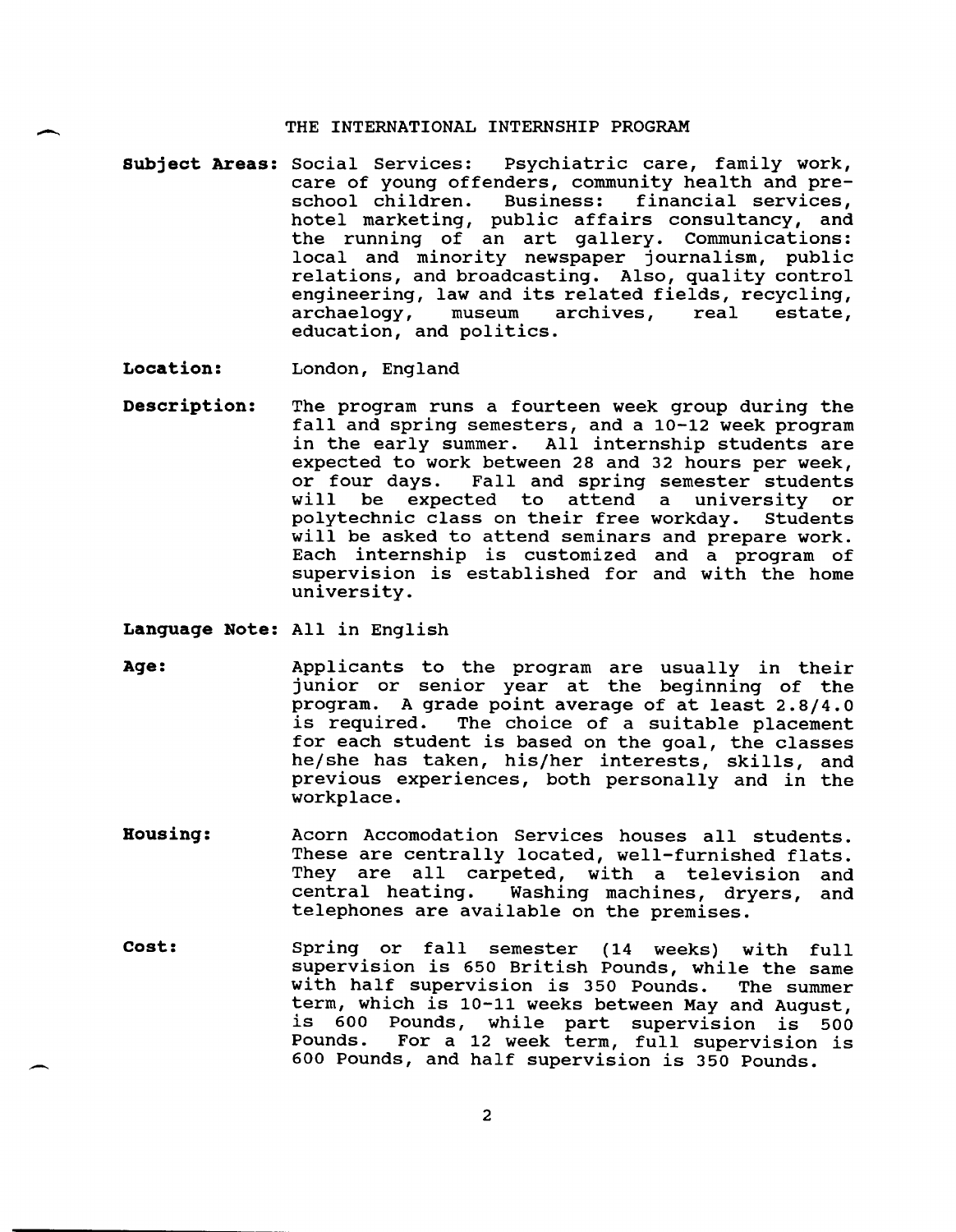| <b>Academic</b> |                                |  | All academic credit to be earned must be pre-  |  |
|-----------------|--------------------------------|--|------------------------------------------------|--|
| Credit:         |                                |  | arranged with your home institution. This is   |  |
|                 | development of the internship. |  | usually discussed in the initial stages of the |  |

**For More Info:**  Elizabeth G.M. Watkins International Internship Program 35 Wildwood Road Hampstead Garden Suburb London NW11 6UB

Ph. 081-458-5756

 $\overline{\phantom{0}}$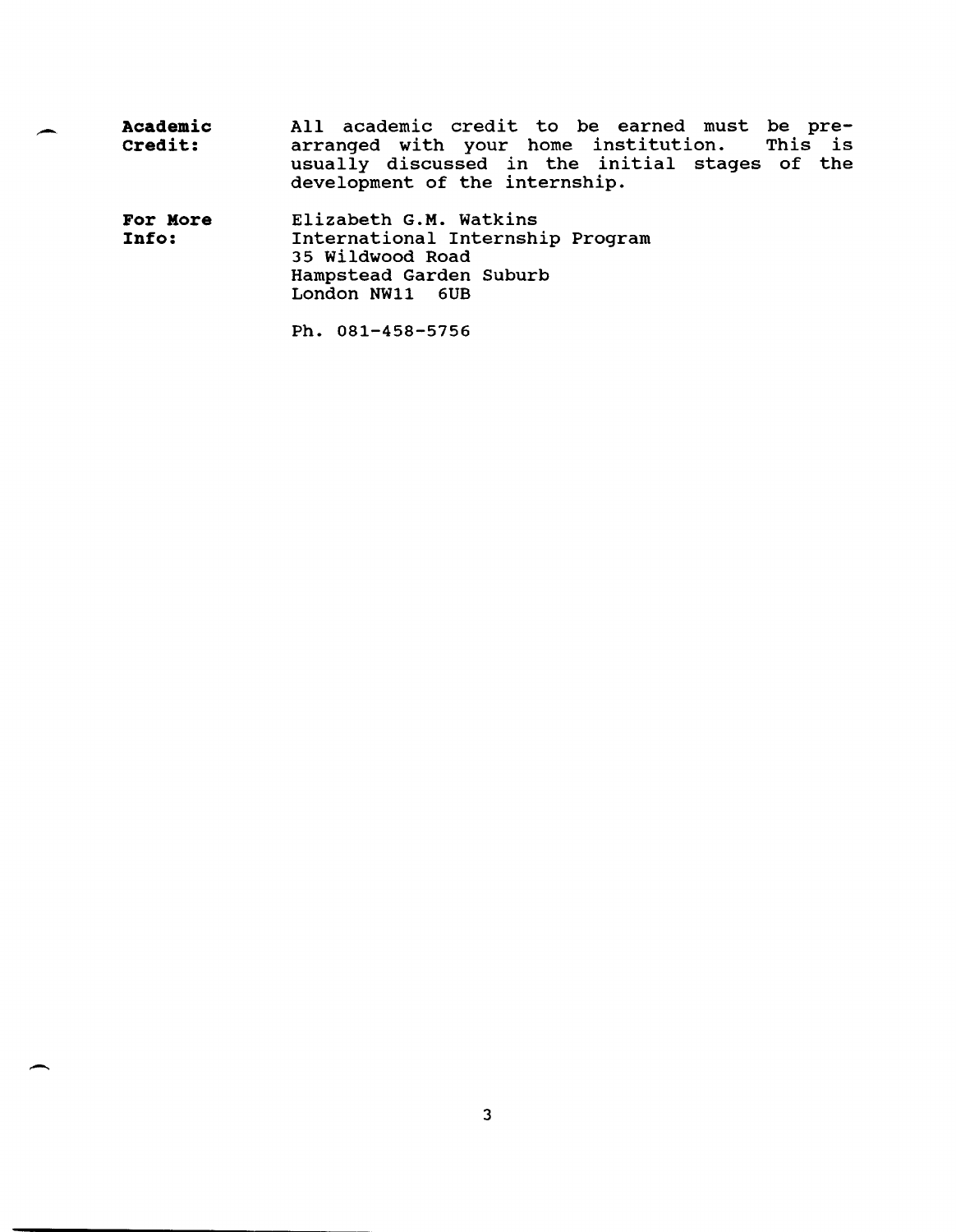THE GEORGE WASHINGTON UNIVERSITY LONDON STUDY CENTER PROGRAM

- **Subject Areas:** Business and Management, Politics, Social Services, and Education.
- **Location:**  London/The George Washington University London Campus, located at the Bloomsbury Centre.
- **Description:**  The GW London semester program offers students the opportunity to enroll in a variety of GW courses. The courses are regular GW offering taught by<br>British faculty from local institutions. Students British faculty from local institutions. are encouraged to work at internships throughout the semester for 10-12 hours per week as well. Each internship group will have a Each internship group will have a<br>coordinator/tutor, and students will be required to write a paper of approximately 20 pages, as well as give an oral presentation based on their work. The fall semester usually runs from September 8 to December 18, and spring semester runs from January 12 to May 7. These dates are subject to change.

**Language Note:** All in English

- **Age:**  In order to be eligible, students must be at least second-semester sophomores and have earned a B average or better in previous, university-level course work.
- **Housing:**  Students will be housed in double rooms in Park Crescent Mews, located within walking distance of<br>the Bloomsbury Centre. Breakfast is served seven the Bloomsbury Centre. Breakfast is served seven<br>days a week. Participants are responsible for Participants are responsible for their other meals.
- **cost:**  The cost of the program for fall 1992 or spring<br>1993 is \$7,300 per semester. This includes 1993 is \$7,300 per semester. This includes<br>tuition, fees, room and breakfast. Students pay tuition, fees, room and breakfast. the costs of additional meals and their own roundtrip transportation. A \$300.00 deposit is payable upon admission into the program. The George Washington University reserves the right to modify cancel the program as may be required by<br>preseen contingencies. A full refund will be unforeseen contingencies. made in the case of cancellation by the University.
- **Academic Credit:**  Students earn George Washington University credit. Each student is responsible for transferring that credit to his or her home university. In addition, it is possible to earn credit for completion of an internship.

4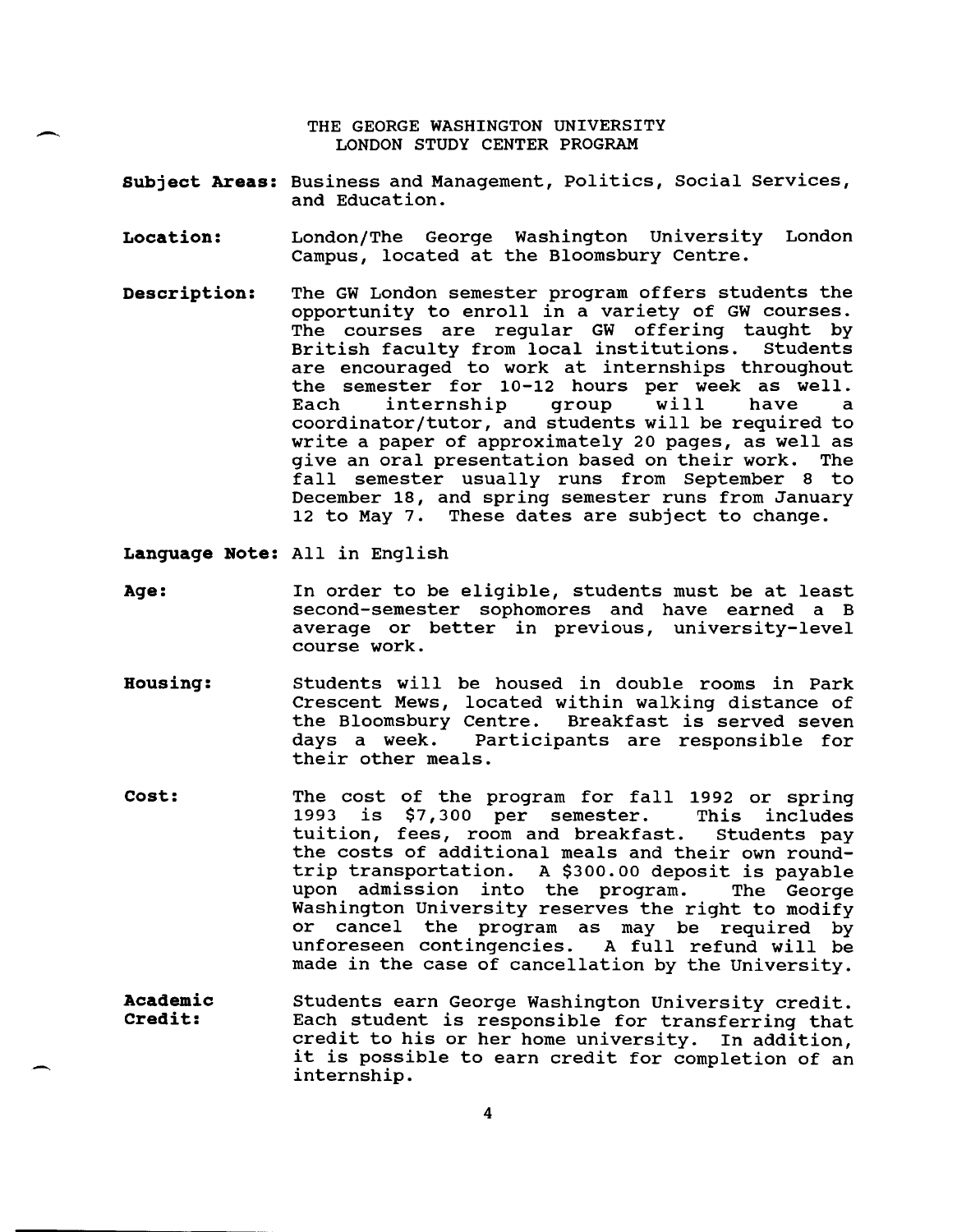| For More | Jennifer Wright, Director, Study Abroad |
|----------|-----------------------------------------|
| Info:    | The George Washington University        |
|          | Elliott School of International Affairs |
|          | Washington, DC 20052                    |

Ph. (202) 994-6242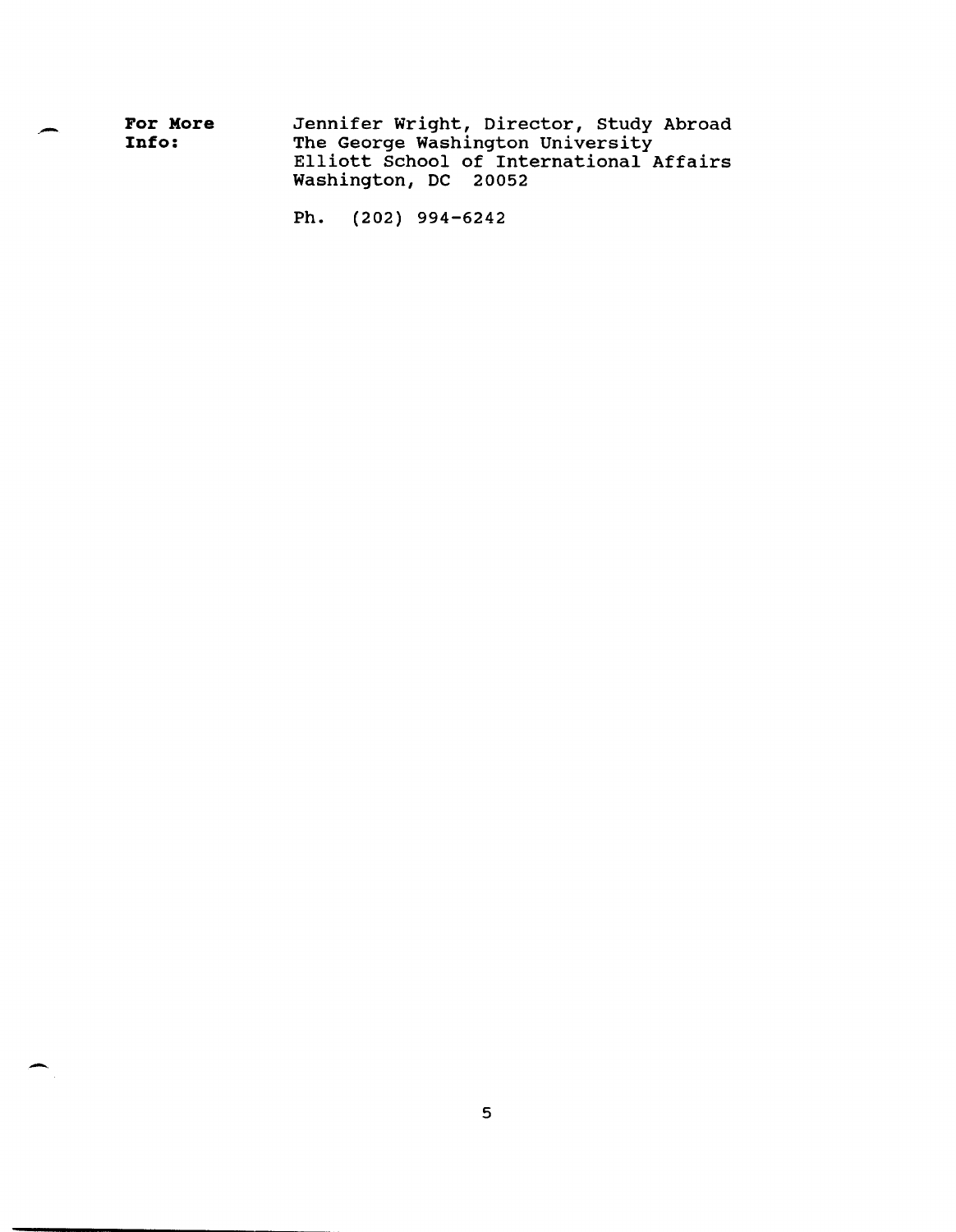THE GEORGE WASHINGTON UNIVERSITY MADRID STUDY CENTER SEMESTER PROGRAM

--

 $\overline{\phantom{0}}$ 

- **Subject Areas:** Business and Management, Politics, Social Services, and Education
- **Location:**  Madrid/The George Washington University Madrid Campus, located at the Universitas Nebrissensis
- **Description:**  The GW Madrid semester program offers students the opportunity to enroll in a variety of Spanish language courses. In addition, other courses<br>offered by Universitas Nebrissensis will be offered by Universitas Nebrissensis will be<br>available to qualified students. Students are available to qualified students. encouraged to work at internships throughout the semester for 10-12 hours per week as well. Each internship group will have a coordinator/tutor, and students will be required to write a paper of approximately 20 pages, as well as give an oral presenation based on their work. The fall semester usually runs from September 8 to December 18, and spring semester usually runs from January 12 to May 7. These dates are subject to change.
- **Language Note:** Prior study of Spanish is recommended but not required.
- **Age:**  Students must be at least second-semester sophomores, and have earned a B average or better in previous university-level course work.
- **Housing:**  Students will be housed with local families and will receive three meals a day.
- **cost:**  The cost of the program for fall 1992 or spring<br>1993 is \$7,800.00 per semester. This includes 1993 is \$7,800.00 per semester. This includes tuition, fees, room, and full board. Students will pay the cost of their own round-trip pay the cost of their own round-trip<br>transportation. A \$300.00 deposit is payable upon admission into the program. The George Washington University reserves the right to modify or cancel the program as may be required by unforeseen<br>contingencies. A full refund will be made in A full refund will be made in thecase of cancellation by the University.
- **Academic Credit:**  Students earn George Washington University credit. Each student is responsible for transferring that credit to his or her home university. In addition, it is possible to earn credit for completion of the internship.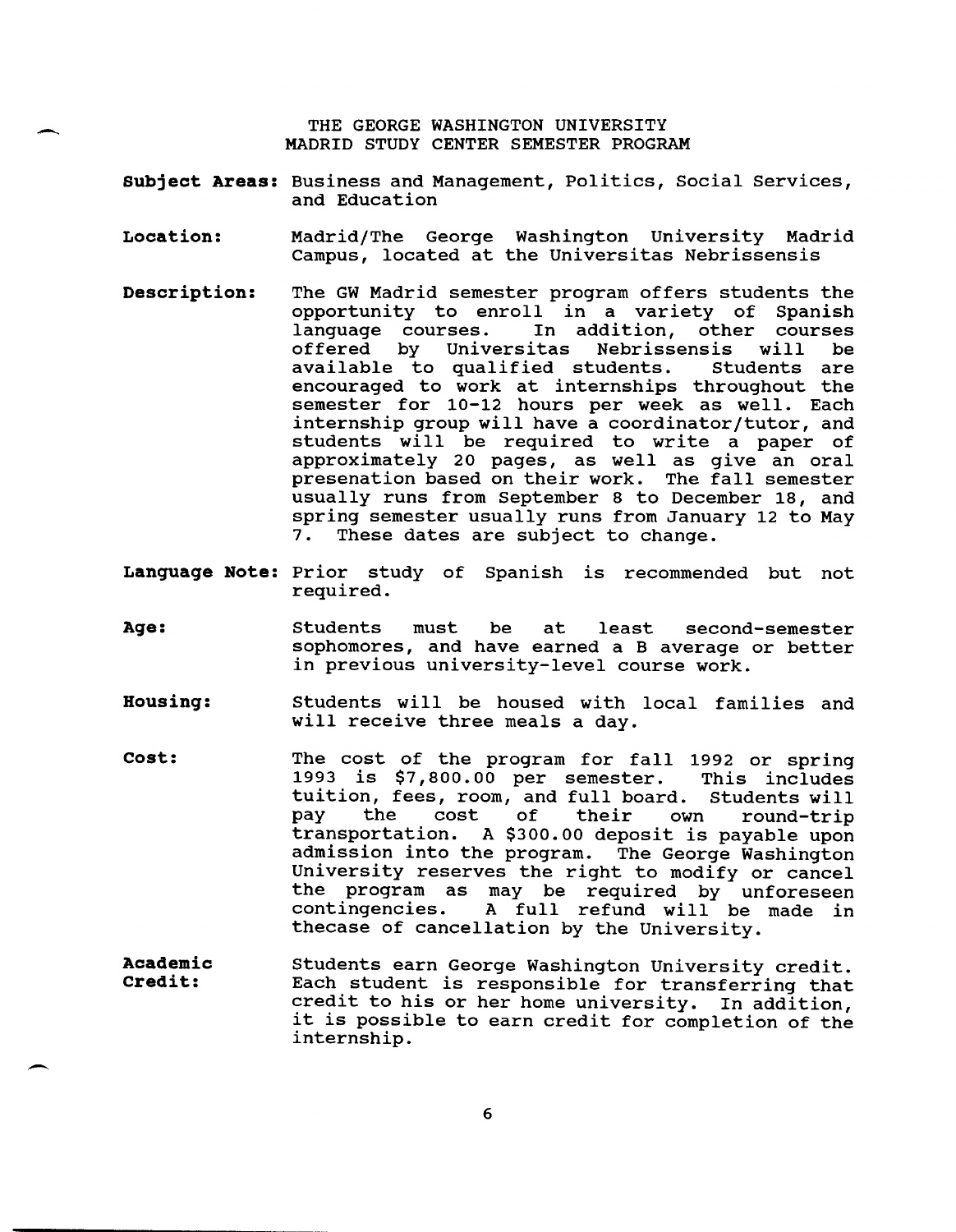| <b>For More</b> | Jennifer Wright, Director, Study Abroad |  |  |
|-----------------|-----------------------------------------|--|--|
| Info:           | The George Washington University        |  |  |
|                 | Elliott School of International Affairs |  |  |
|                 | Washington, DC 20052                    |  |  |

Ph. (202) 994-6242

 $\sim$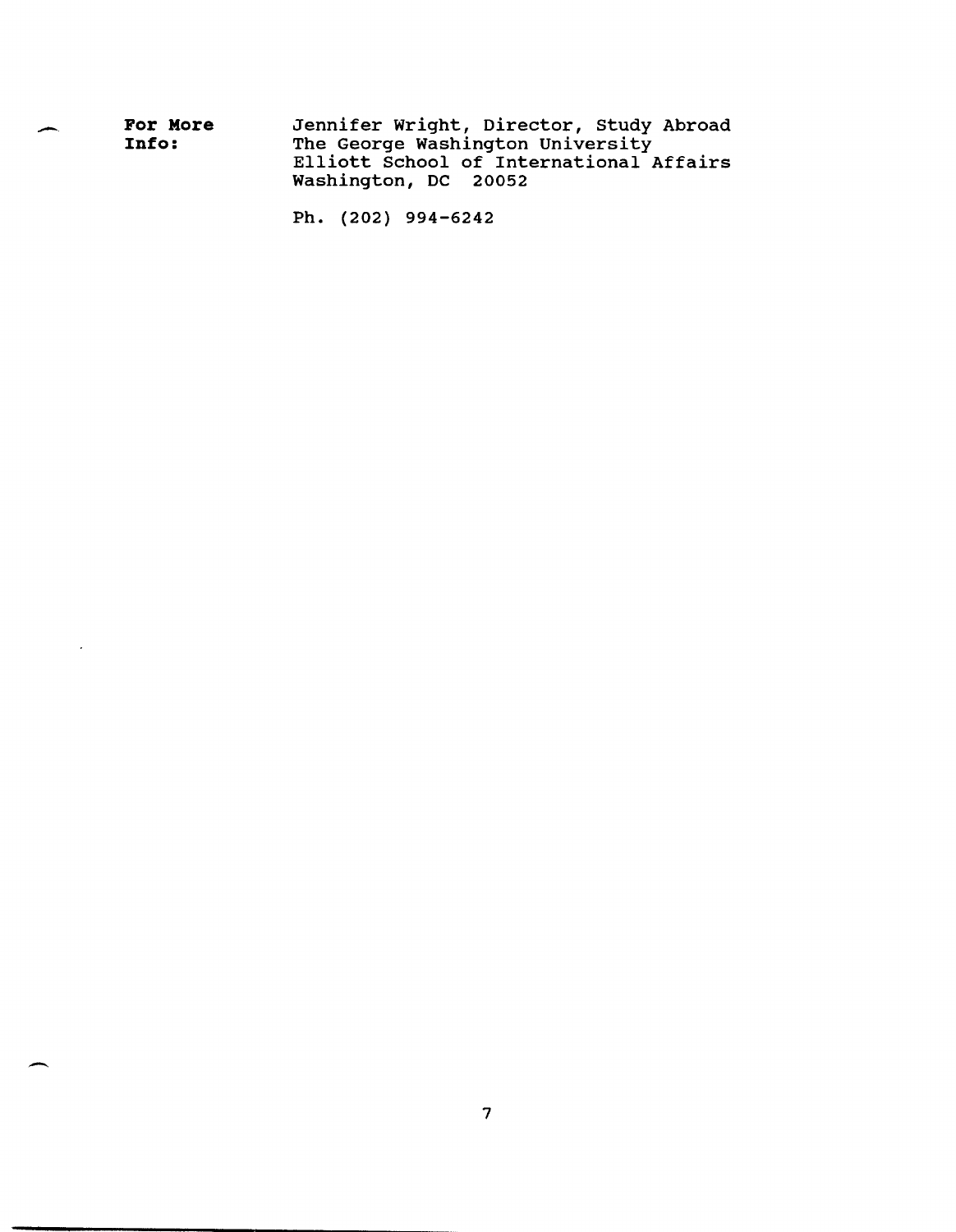#### GEORGETOWN UNIVERSITY CENTER FOR IMMIGRATION AND REFUGEE ASSISTANCE POLICY

**Subject Area:** Development Management

 $\overline{\phantom{0}}$ 

 $\overline{\phantom{0}}$ 

**Location:** Santiago, Chile and surrounding area

**Description:** Interns work with Hogar de Cristo, which is a Jesuit charitable organization. It runs foster homes as well as a men's shelter, a center for juvenile offenders, a women's shelter, a hospital, a cancer hospice, three old-age homes, and a walkin clinic. Generally the interns' work has focused<br>on the programs for children. There is the on the programs for children. possibility of a flexible schedule which offers interns a variety of opportunities. The internship is an academic program worth six credit hours at Georgetown University. Interns are registered for the course "Issues in Development Management," which is an intensive two-week program that takes<br>place prior to the interns' departure. While in place prior to the interns' departure. the field, interns are required to write bi-monthly reports to the CIPRA (Center for Immigration Policy and Refugee Assistance). After completing the sixmonth field assignments, interns submit a final report and a research paper on a topic of their choice. Internships run from January to July and from July to January.

**Language Note:** All applicants must be proficient in Spanish.

**Age:**  Undergraduates and graduates are welcome to apply.

**Housing:**  Hogar de Cristo provides room and board.

- **cost:**  Financial responsibilities are divided among CIPRA, Hogar de Cristo, and the interns. CIPRA pays the interns a small monthly stipend. responsible for tuition for the course (currently \$1620.00) and airfare to Santiago.
- **Academic Credit:**  six Credit Hours may be obtained through Georgetown are responsible for transferring credit to their home university.

**For more Info:**  Dr. Catherine A. Phee, Ph.D. Director of Internship Programs Center for Immigration Policy and Refugee Assistance Georgetown University P.O. Box 2298 Washington, D.C. 20057 Ph. (202) 687-7032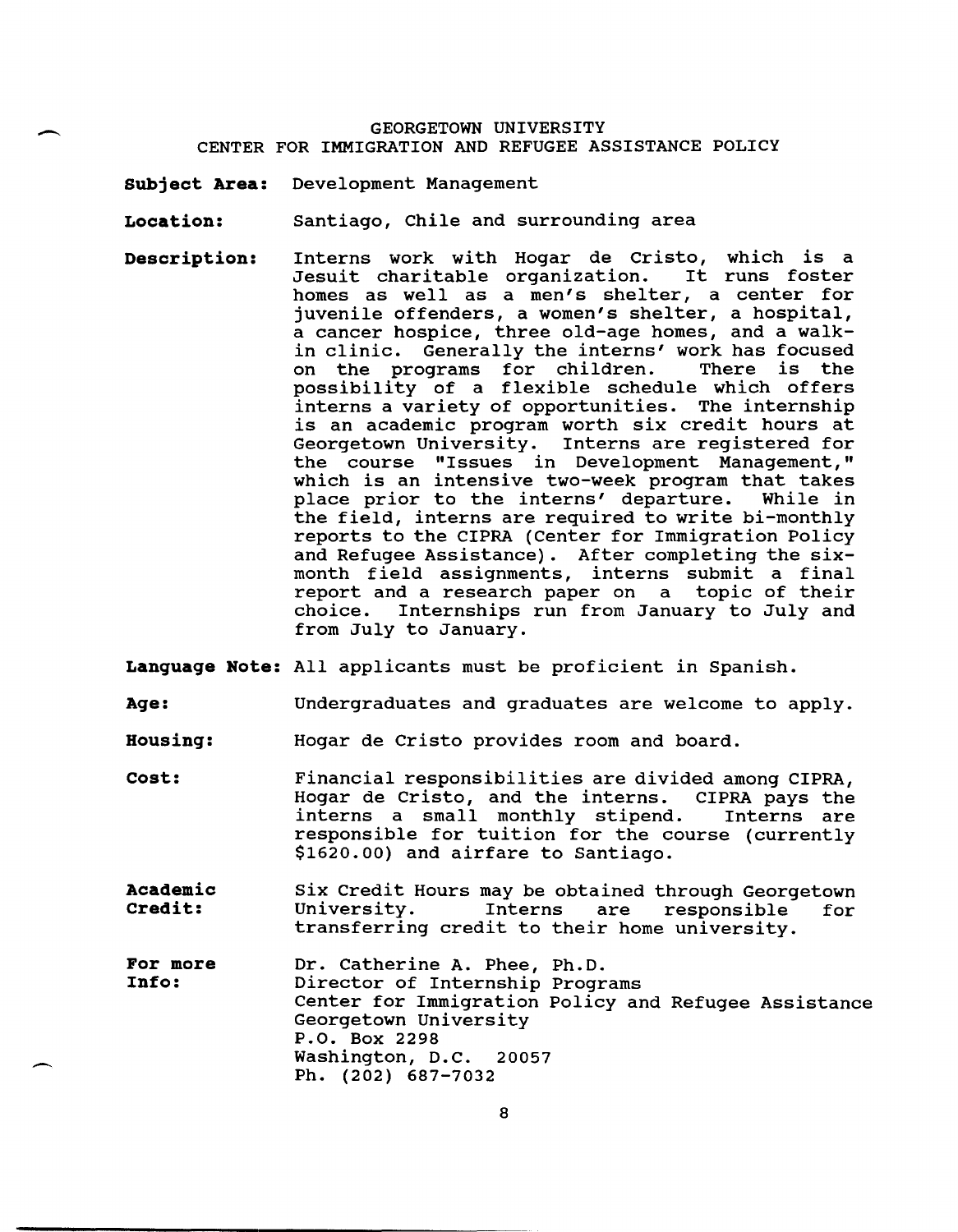#### GEORGETOWN UNIVERSITY CENTER FOR IMMIGRATION POLICY AND REFUGEE ASSISTANCE

**Subject Area:** Migrant worker, Immigration Assistance, and Refugee Resettlement

- **Location:** sites throughout the united states
- **Description:** The Center for Immigratiion Policy and Refugee<br>Assistance, along with other non-profit Assistance, along with other non-profit organizations that provide services to migrant workers, immigrants, and refugees is offering students the opportunity to work as Migrant Worker and Immigration Assistance/Refugee Resettlement<br>Interns. Internships run for a ten-week period Interns. Internships run for a ten-week period<br>beginning June 8th. There will be an 80 h There will be an 80 hour orientation which will begin May 26th and end June This course will be titled "Issues Immigration Assistance" and will be held on the Georgetown University campus.
- **Language Note:** Most placements will require some knowledge of Spanish.

**Age:**  Not Available

 $\overline{\phantom{0}}$ 

 $\overline{\phantom{a}}$ 

- **Housing:**  Room and board will be provided to the interns by the host organization.
- **cost:**  The current cost of the course is \$310.00 per credit. In addition to housing, the host credit. In organization will provide \$100.00 per week stipend. Interns will be responsible for transportation to and from the site.
- **Academic Credit:**  Three credit hours may be obtained through Georgetown University. Interns are responsible for transferring credit to their home university.
- **For more Info:**  Dr. Catherine Phee, Ph.D., Director Moira A. Lenehan-Razzuri, Coordinator Internship Programs Center for Immigration Policy and Refugee Assistance P.O. Box 2298 Georgetown University Washington, D.C. 20057

Ph. (202) 298-0229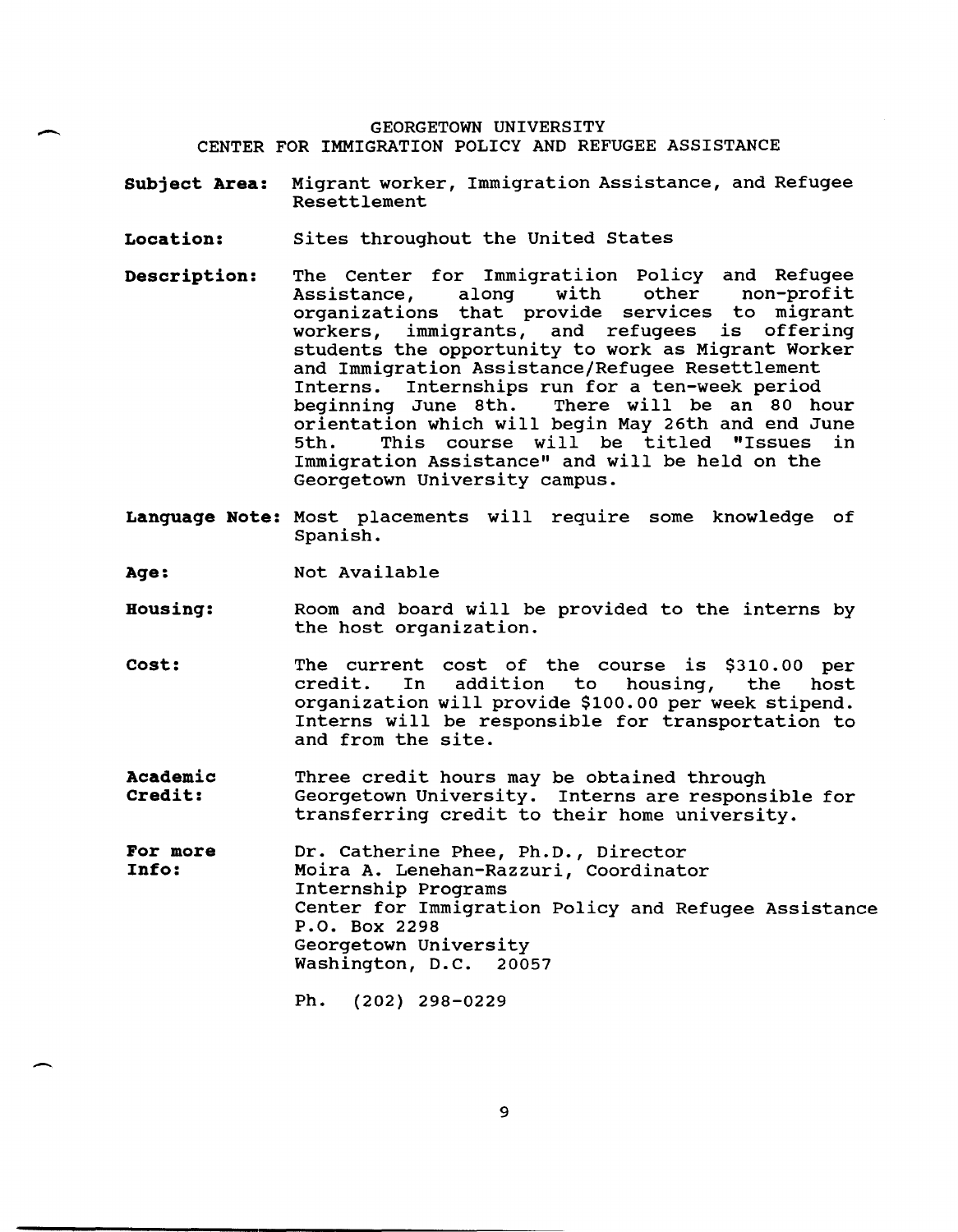#### GEORGETOWN UNIVERSITY ACADEMY FOR INTERCULTURAL TRAINING

**Subject Area:**  Teaching - English

 $\overline{\phantom{a}}$ 

-

**Location:**  Poland, Hungary, Czechoslovakia, and Bulgaria

- **Description:**  The Academy for Intercultural Training at Georgetown University has established an internship for persons interested in teaching conversational English in the Czech and Slovak, Polish, Bulgarian, or Hungarian educational systems. The internship is titled "Teaching English in East Central Europe" and will be offered as a course in teaching conversational English to speakers of languages as well as one academic year of teaching conversational English in a Central European University. Before the course begins interns must complete forty hours as a volunteer teacher of<br>English as a second language. Interns must also English as a second language. file monthly field reports from Central Europe, written final debriefing, and a research paper. The academic year runs from September to July.
- **Language Note:** Six hours of weekly instruction in the country's native language will be provided by the host institution.

**Age:**  Graduates of four-year colleges

- **Housing:**  The host institution is responsible for providing a furnished room with facilities to the intern.
- **cost:**  Tuition for the course is currently \$250.00/credit hour. Interns are also expected to pay for roundtrip airfare and to contract for health insurance. In addition institution also provides a monthly living stipend during the stay. to room, the host
- **Academic Credit:**  Six credit hours may be obtained through Georgetown University. Interns are responsible for University. Interns are responsible<br>transferring credit to their home university.
- **For more Info:**  Internship Programs P.O. Box 2298 Hoya station Georgetown University Washington, D.C. 20057-1011

Ph. (202) 298-0200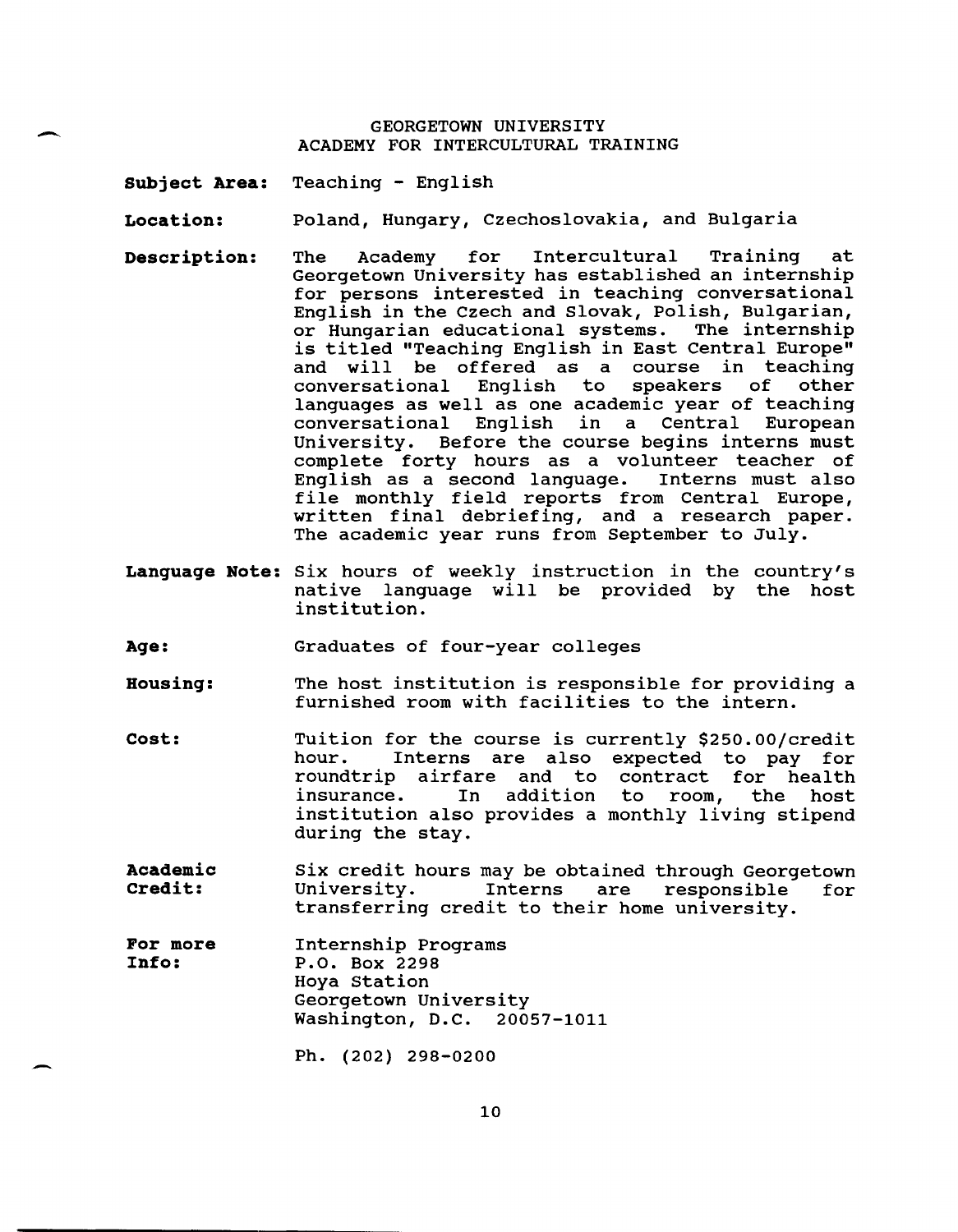#### GEORGETOWN UNIVERSITY ACADEMY FOR INTERCULTURAL TRAINING

**Subject Areas:** Teaching - English

 $\overline{\phantom{0}}$ 

-

- **Location:**  Semarang, Indonesia - The Universitas Katolik soegijaprananata, and possibly other universities
- **Description:**  The Academy for Intercultural Training, Internship Programs at Georgetown university has established an internship for persons interested in teaching conversational English at an Indonesian University.<br>The internship is titled "Teaching English in The internship is titled "Teaching English in<br>Indonesia" and will be offered as a course. It Indonesia" and will be offered as a course. involves an intensive two-week pre-departure course in teaching English to intermediate and advanced students in Indonesia and one academic year of teaching English conversation at an Indonesian University. Before the two weeks of class, all<br>interns must have completed forty hours have completed forty hours of volunteer teaching of English as a second language. Interns must also file monthly field reports from<br>Indonesia, a written final debriefing, and a Indonesia, a written final debriefing, research paper. The Indonesian academic year runs from August to June.
- **Language Note:** six hours of free Indonesian language instruction will be provided to the intern.

**Age:**  Graduates of four-year colleges

- **Housing:**  The intern will be provided with modest housing.
- **Cost:**  A monthly stipend of Rp. 500,000 will be given to the intern, which is equal to the salary of a<br>senior lecturer at a university. The cost of senior lecturer at a university. living in Semarang is not very high. A typical<br>family's living expenses would be about Rp. living expenses would be 300,000, so the stipend should be more than enough<br>to cover an intern's living expenses. Tuition for to cover an intern's living expenses. the internship is to be paid by the interns to the<br>School of Summer and Continuing Education. Continuing Currently, the cost is \$250.00/credit hour, and<br>this course is worth six credits. Interns are this course is worth six credits. expected to pay for roundtrip airfare, as well as to contract for health insurance.
- **Academic Credit:**  Six credit hours may be obtained through Georgetown<br>University. Interns are responsible for University. Interns are responsible for transferring that to their home university.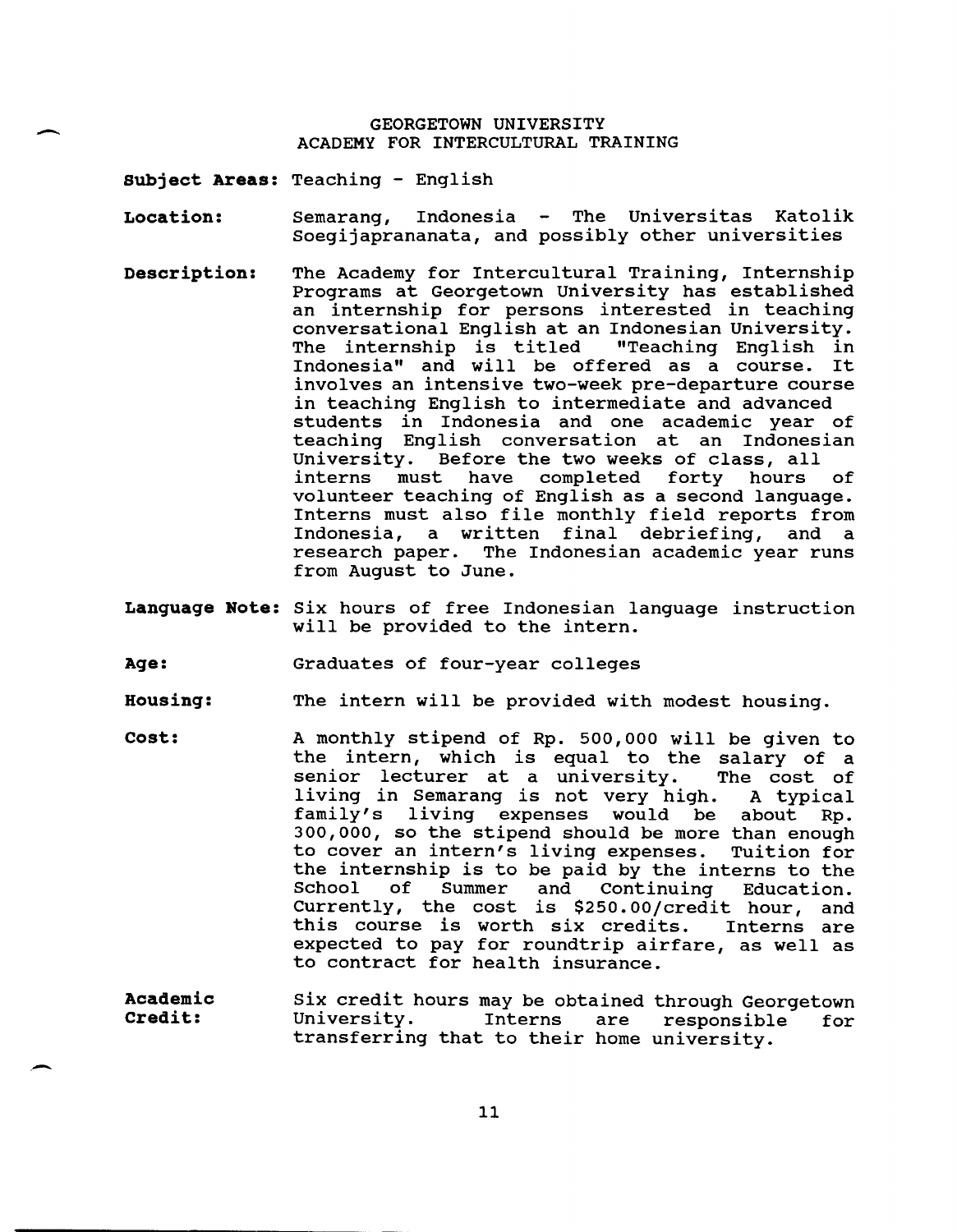| For more | Internship Programs         |
|----------|-----------------------------|
| Info:    | P.O. Box 2298               |
|          | Hoya Station                |
|          | Georgetown University       |
|          | Washington, D.C. 20057-1011 |
|          |                             |

 $\overline{\phantom{a}}$ 

 $\overline{\phantom{0}}$ 

Ph. (202) 298-0200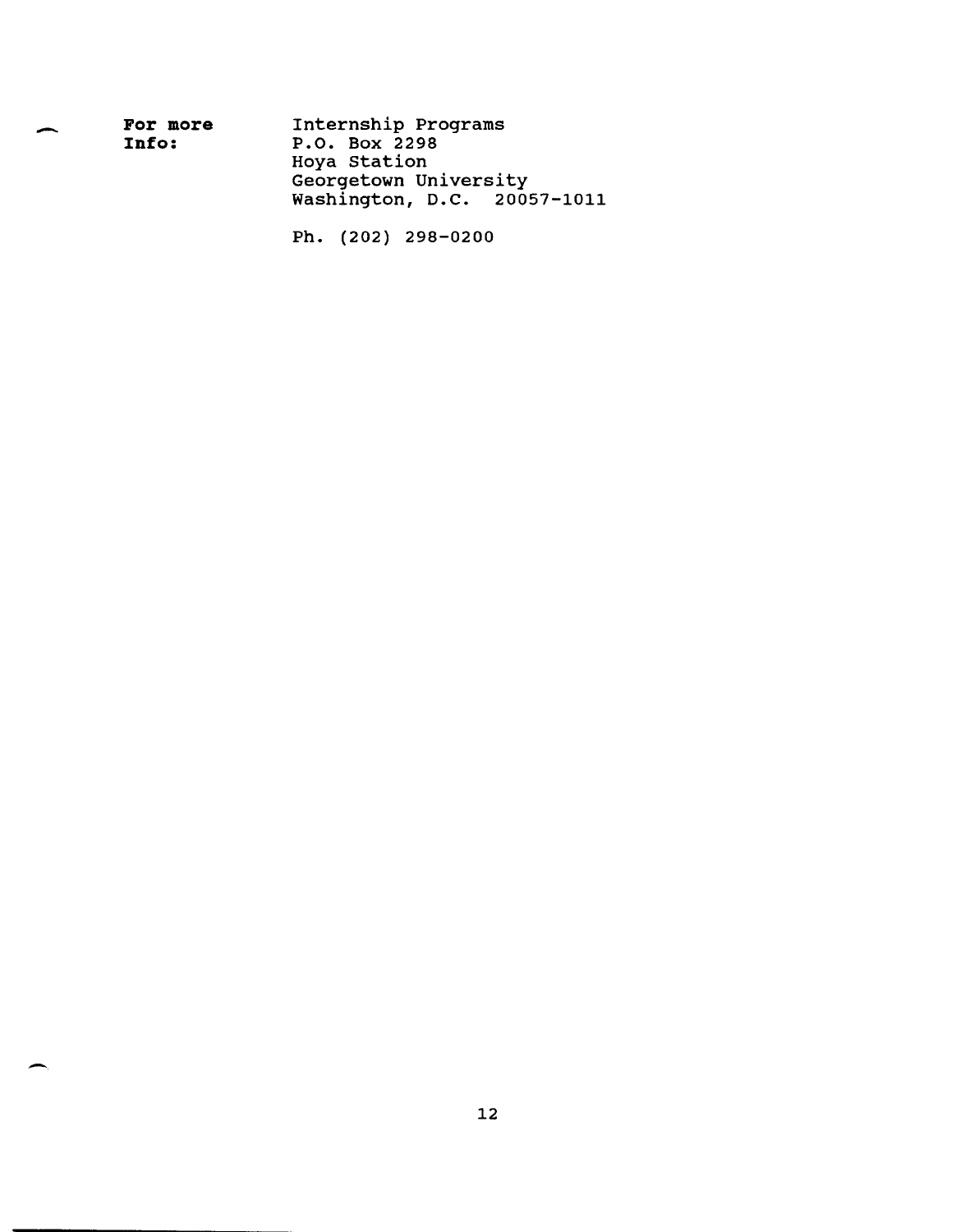#### GEORGETOWN UNIVERSITY ACADEMY FOR INTERCULTURAL TRAINING

**Subject Areas:** Teaching - English

-

 $\overline{\phantom{0}}$ 

- **Location:**  The People's Republic of China - Chinese universities and technical institutes throughout the country
- **Description:**  The Academy for Intercultural Training, Internship Programs at Georgetown University has established an internship for persons interested in teaching conversational English in the People's Republic of China. The internship is titled "Teaching English in China" and will be offered as a course through<br>Georgetown University. It involves an intensive It involves an intensive two-week pre-departure course in teaching English skills to Chinese speakers and then one academic year of English teaching conversation in a Chinese university or technical institute to intermediate and advanced students. Prior to the two-week course at Georgetown, all interns must complete forty hours of volunteer teaching of English as a second language. Interns must also file monthly<br>field reports from China, a written final reports from debriefing, and a research paper. The academic year runs from September to July.
- **Language Note:** six hours of free Chinese language instruction per week is offered to the intern
- **Age:**  Graduates of four-year colleges
- **Housing:**  Interns will be provided a furnished room with Western facilities
- **cost:**  Tuition for the six-credit course is to be paid by the intern to the School of Summer and Continuing Currently, the cost is \$250.00/credit hour. Interns are also expected to pay for roundtrip airfare, as well as to contract for health insurance. A monthly stipend is provided to the interns, and the host school also pays a vacation allowance during the Spring Festival break.
- **Academic Credit:**  Six hours of credit may be obtained through Georgetown University. Interns are responsible for transferring that credit to their home university.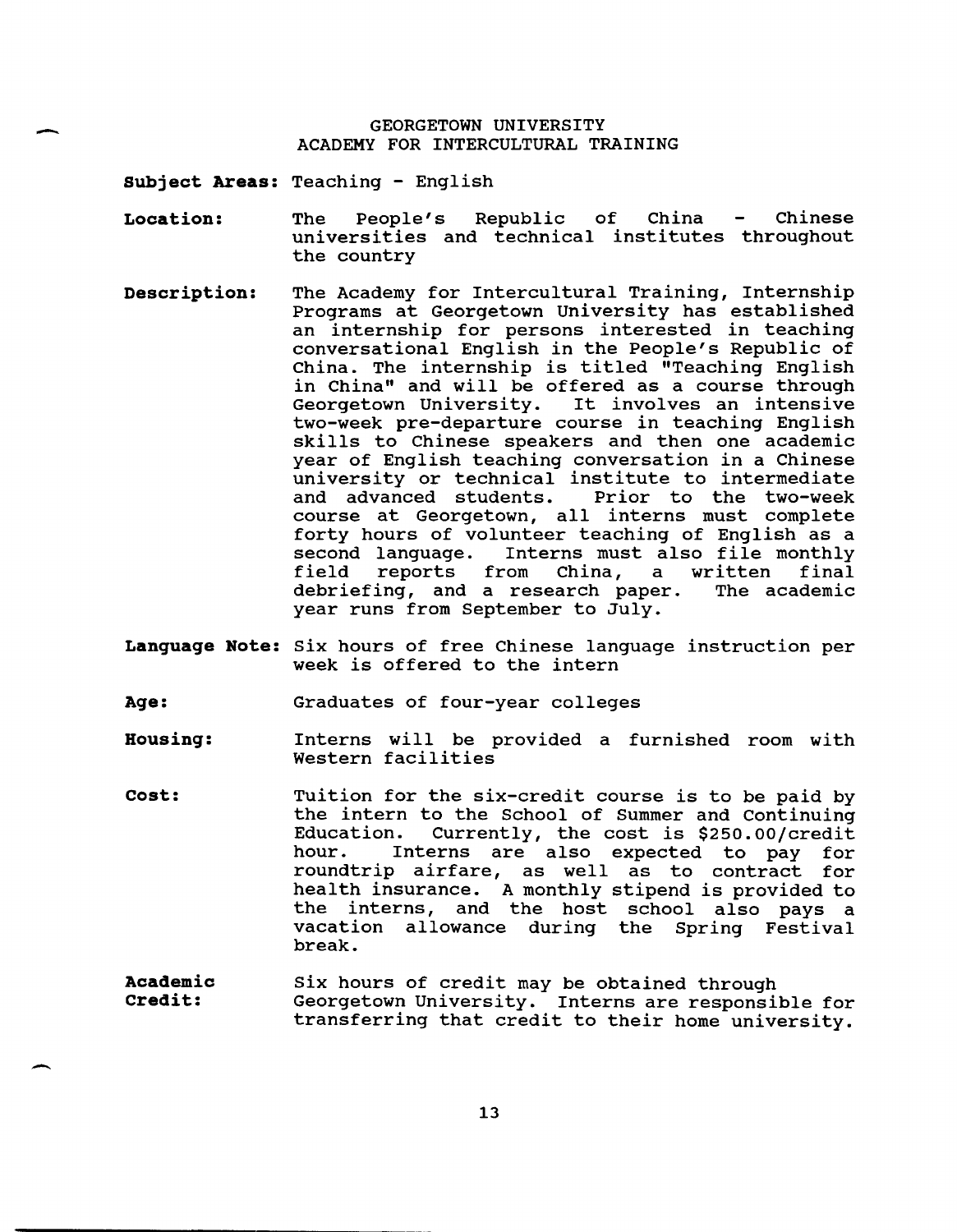| Internship Programs<br>P.O. Box 2298<br>Hoya Station |  |
|------------------------------------------------------|--|
| Georgetown University<br>Washington, D.C. 20057-1011 |  |
|                                                      |  |

Ph. (202) 298-0200

 $\frac{1}{\sqrt{2}}$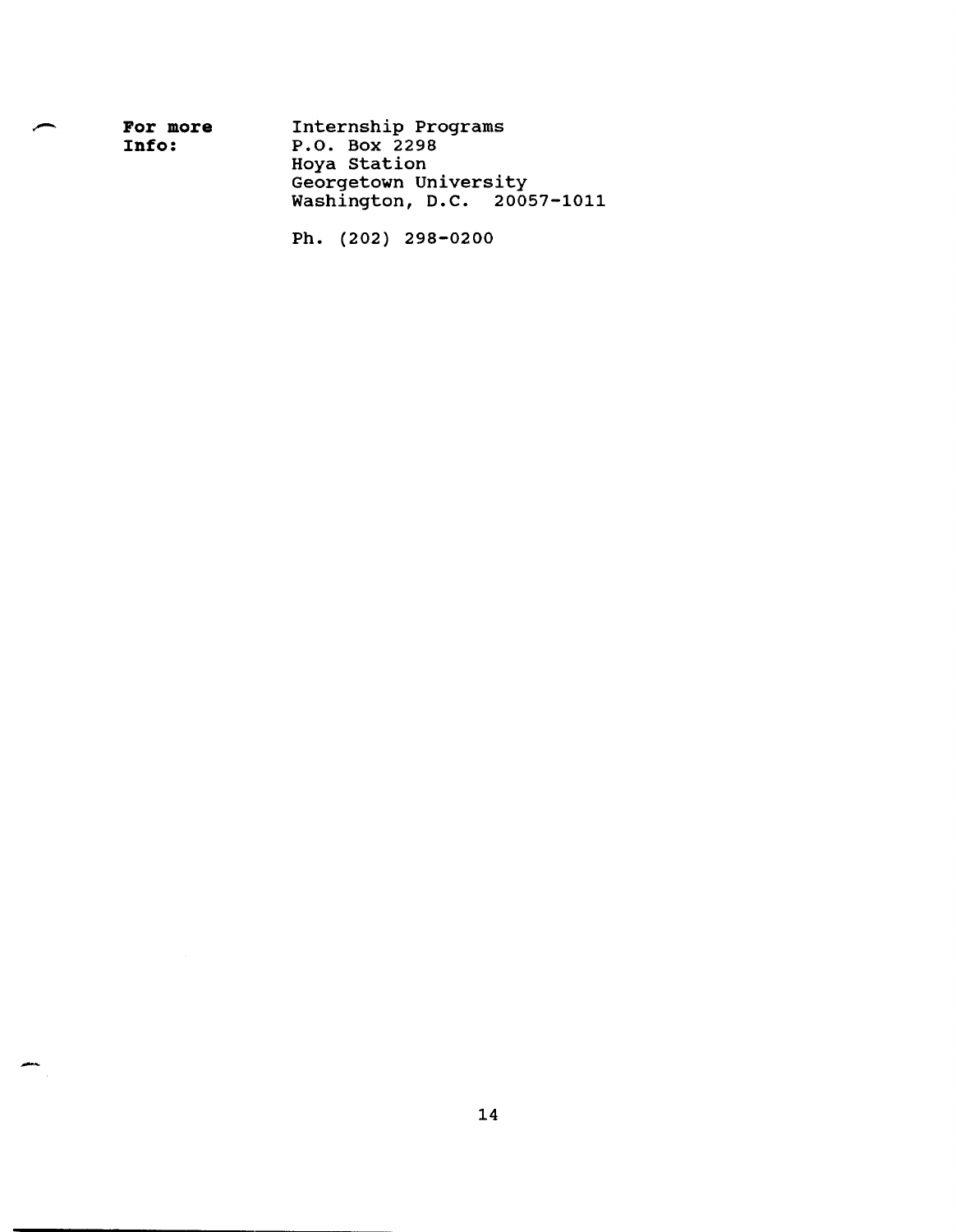## GEORGETOWN UNIVERSITY<br>ACADEMY FOR INTERCULTURAL TR ACADEMY FOR INTERCULTURAL TRAINING

**Subject Areas:** Teaching - English

**Location:**  Mongolia - The National Academy of Sciences in Ulaanbaatar

- **Description:**  The Academy for Intercultural Training, Internship Programs at Georgetown University has established an internship for persons interested in teaching conversational English in Mongolia. This conversational English in Mongolia. This<br>internship is titled "Teaching English in Mongolia" and will be offered as a course through Georgetown University. It involves an intensive two-week predeparture course in teaching English conversation to intermediate and advanced students in Mongolia teaching conversation at the Mongolian National Academy of Sciences in Ulaanbaatar. class, all interns must have completed forty hours of volunteer teaching of English as a second language. Interns must also submit monthly field reports from Mongolia, a written final debriefing, and a research paper.
- **Language Note:** All candidates must have a working knowledge of Six hours of free Mongolian language instruction will also be provided weekly.

**Age:**  Graduates of four-year colleges

**Housing:**  Interns will be provided with modest housing

- **cost:**  Tuition for the six-hour credit course is to be paid by the intern to the School of Summer and<br>Continuing Education. Currently, the cost is Currently, the cost is \$250.00/credit hour. Interns are also expected to pay for roundtrip airfare, as well as to contract<br>for health insurance. Interns will be provided Interns will be provided with a monthly stipend.
- **Academic Credit:**  six hours of credit may be obtained through Georgetown University. Interns are responsible for transferring that credit to their home university.

| For more | Internship Programs         |
|----------|-----------------------------|
| Info:    | P.O. Box 2298               |
|          | Hoya Station                |
|          | Georgetown University       |
|          | Washington, D.C. 20057-1011 |
|          | Ph. (202) 298-0200          |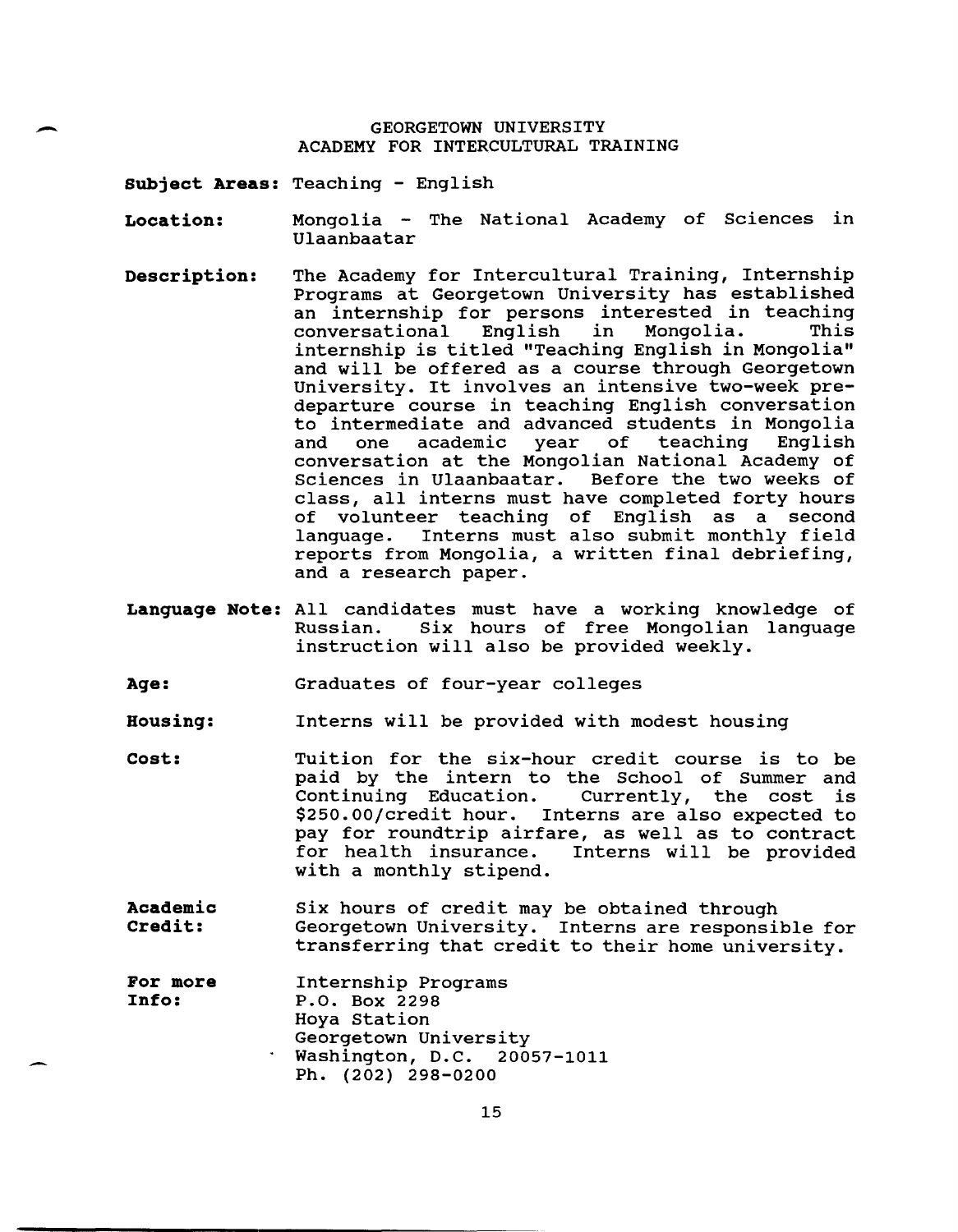# GEORGETOWN UNIVERSITY<br>
ACADEMY FOR INTERCULTURAL TRAINING

**Subject Areas:** Teaching - English

- **Location:**  Cairo, Egypt - Either the College of the Holy Family (a tri-lingual high school with English, French, and Arabic as their principal languages), or the coptic Seminary.
- **Description:**  The Academy for Intercultural Training, Internship Programs at Georgetown university has established an internship for persons interested in teaching conversational English in Egypt. The internship is offered as a six-credit course titled "Teaching English in Egypt" through Georgetown University. It involves an intensive two-week pre-departure<br>course in teaching English conversation to English conversation intermediate and advanced students in Egypt and one academic year of teaching English conversation at one of the two sites listed above under location. Before the two weeks of orientation, all interns must have completed forty hours of volunteer teaching of English as a second language. Interns must also submit monthly field reports from Egypt, a written final debriefing, and a research paper.
- **Language Note:** Hosts will provide six hours of free Arabic language instruction per week, according to your present level of proficiency.
- **Age:**  Graduates of four-year colleges

**Housing:**  Interns will be provided with modest housing

- **cost:**  Tuition for the six-hour credit course is to be paid by the interns to the School of Summer and<br>Continuing Education. Currently, the cost is Currently, the cost is \$250.00/credit hour. Interns are also expected to pay roundtrip airfare and to contract health insurance. Interns will receive a monthly stipend.
- **Academic Credit:**  Six hours of credit may be obtained through Georgetown University. Interns are responsible for transferring that credit to their home university.
- **For More Info:**  Internship Programs P.O. Box 2298 Hoya station Georgetown University Washington, D.C. 20057-1011 Ph. (202) 298-0200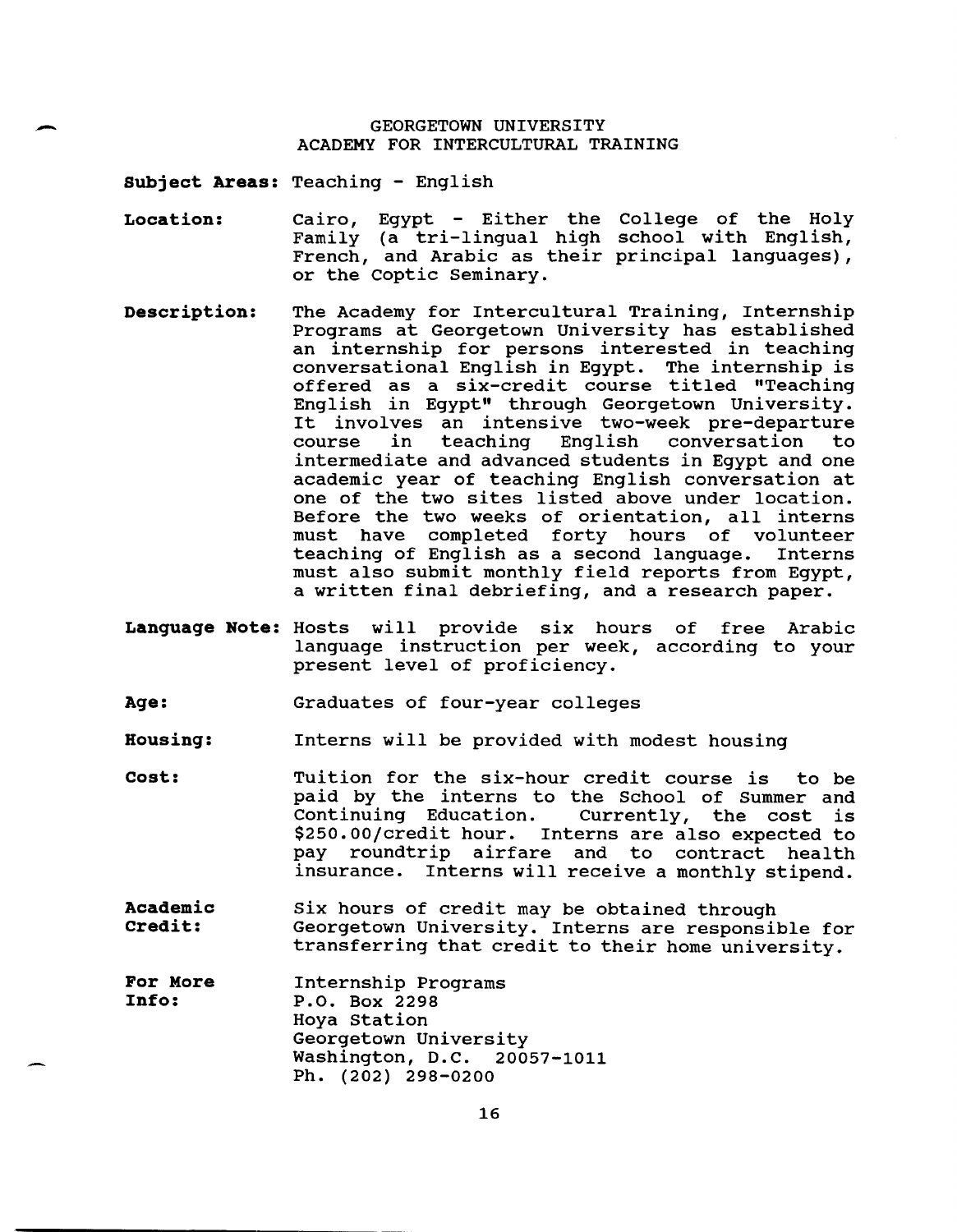#### CDS INTERNATIONAL SUMMER WORK/STUDY PROGRAM IN COLOGNE, GERMANY

**Subject Area:** Business and Government

**Location:** Cologne, Germany

-

-

- **Description:** The program includes a four-week intensive course in German language given by the faculty of the Carl Duisberg Centers, located in Cologne. The course carries a total of thirty-five contact hours per<br>week. One feature of the program is a three-day One feature of the program is a three-day trip to Berlin and an excursion on the Rhine, with expenses paid by the employer, Bayer AG. After the schooling, Bayer employs the students in a variety<br>of jobs at its 40,000 employee main site at of jobs at its 40,000 employee main site at<br>Leverkusen. The jobs last two or three months. The jobs last two or three months.
- **Language Note:** Interns must have completed four or more semesters of college-level German, or equivalent, with at least a B average.
- **Age:**  Interns must be between 21 (18) and 30 years of age, a U.S. citizen, in good health, and a student in good standing at an accredited U.S. university.
- **Housing:**  Interns are usually housed in rooms in downtown Cologne and ride public transportation.
- **cost:**  The estimated initial outlay is \$3,000.00, covering travel, lodging, insurance, and fees. Interns will receive a good summer salary.
- **Academic Credit:**  Students are responsible for talking to advisors about course credit transferring to their home university.
- **For more Info:**  Professor Christa-Maria Yates Program Coordinator 1610 Southeast Drive South Bend, Indiana 46614
	- Ph. (219) 289-3405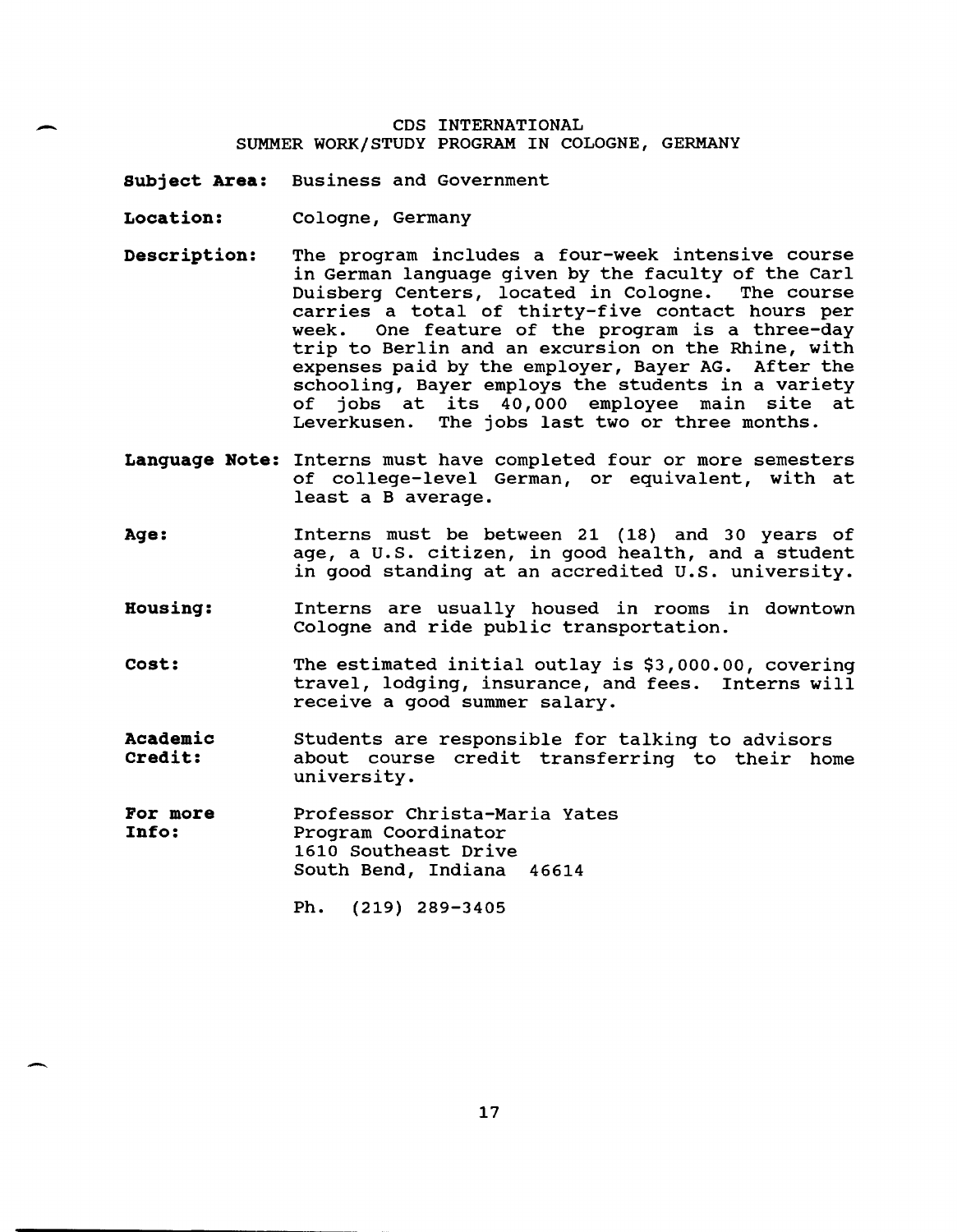#### UNIVERSITY OF ROCHESTER LONDON SEMESTER AND SUMMER INTERNSHIPS

**Subject Areas:** Politics, Museums, Health Sciences and Medical Research, Business, and Theater

**Location:**  London, England

-

-

**Description:**  There is an initial two-week orientation in London. In addition to the internship, Fall/Spring semester interns take two courses. (Summer interns take no courses).

BRITISH POLITICS INTERNSHIPS

Interns work as research and administrative<br>assistants to Members of Parliament, in law assistants to Members of Parliament, offices, pressure groups, party headquarters, and constituency offices. Interns work three to four days a week, and take two courses associated with<br>the internship. Applicants do not have to be Applicants do not have to be political science majors.

#### MUSEUM INTERNSHIPS

Museum internships offer positions as research or administrative assistants. The program is open to students of all backgrounds who are interested in a wide range of museum-related work. Placements are selected to correspond to the interests of the individual students as well as the needs of the museum; a detailed knowledge of a particular interest in a specific field should be noted in a cover letter to the application.

HEALTH SCIENCE AND MEDICAL RESEARCH INTERNSHIPS Open to all students regardless of major whose background provides preparation for the type of work they wish to do. Areas include the following: hospital administration, economic planning, health<br>education, nutrition, occupational therapy, education, nutrition, occupational therapy,<br>physical therapy, psychiatric institutions, physical therapy, psychiatric institutions, psychology departments of teaching hospitals, research in respiratory diseases and molecular genetics, pre-natal research, chemical pathology, clinical chemistry, biochemistry, physiology, microbiology, and genetics.

#### THEATER INTERNSHIPS

Students work as general assistants and participate in all aspects of theatrical productions, from office work to directors.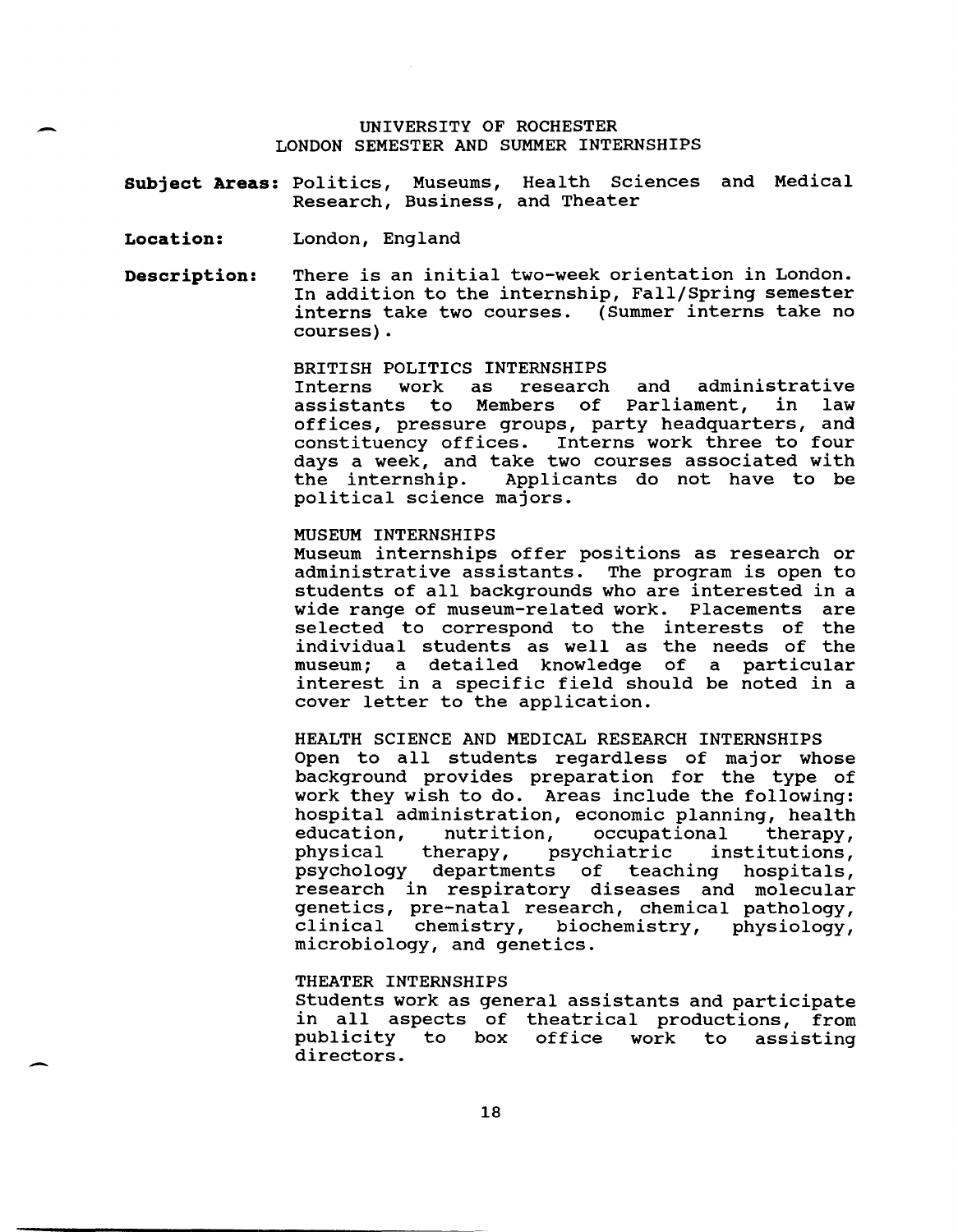#### BUSINESS INTERNSHIPS

Placements are available in all kinds of firms. Students in larger firms are usually assigned to one department, and afterwards spend a few days in other departments to get a broad view of the<br>various workings of the company. There is an various workings of the company. enormous variety of business internships to choose from: international banks, advertising agencies, accounting firms, public relations firms, marketing<br>and market research, personnel offices and research, personnel publishing.

**Language Note:** All in English

-

-

- **Age:**  Applicants must be juniors or seniors at the time of their internship, and have a grade point average<br>of 3.0 (B) or better. In some circumstances, of  $3.0$  (B) or better. sophomores may be considered.
- **Housing:**  London has flexible housing possibilities: living with a family, living in an apartment with other interns you will meet during orientation, or in<br>pre-arranged flats. Students choosing flats are pre-arranged flats. Students choosing flats are<br>housed during the two-week orientation in a the two-week orientation in residential hotel until permanent housing is found. Public transportation is excellent.
- **cost:**  For the Summer 1992 session, the cost was \$3975.00, and for Fall and Spring semesters of 1993 the cost was \$7400.00. These costs include tuition, was \$7400.00. These costs include tuition,<br>orientation fees, housing, and some meals, depending on the type of accomodations chosen. Students who do not need to earn University of Rochester credit for the internships are encouraged to inquire about special rates.
- **Academic Credit:**  Credit is available for all internships through the University of Rochester - neither the internship or the courses may be taken on an audit basis. Graduate credit is not available except in unusual Graduate credit is not available except in unusual<br>cases, and it must be arranged by the student with bases, and is mass so diranged by the seadent with his or her graduate program at the home<br>institution. Each course-carries-four-credits, and each internship carries eight.
- **For More Info:**  University of Rochester Study Abroad Office/Internships in Europe Lattimore 312 Box 23029 Rochester, New York 14692-9803

19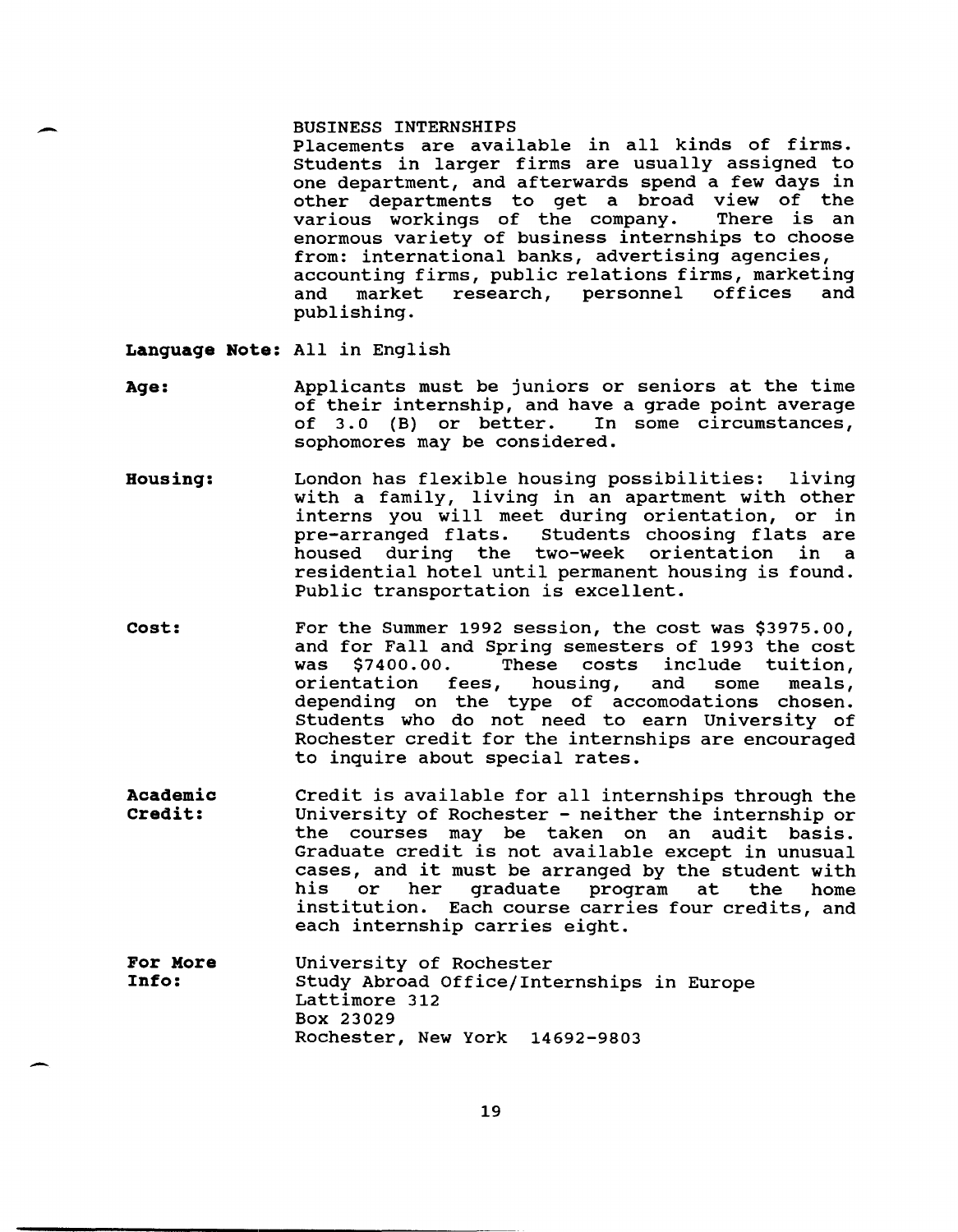#### UNIVERSITY OF ROCHESTER PARIS SEMESTER INTERNSHIPS

**Subject Areas:**  Offices of National Politicians (only in the Fall) local government departments and town halls, social welfare, banking and finance, urban planning and<br>architecture, computer companies, medical architecture, computer companies, medical<br>administration and research, and business and research, administration

**Location:**  Paris, France

--

-

**Description:**  The student will have an initial orientation of thirty hours of intensive French, and will take two courses relating to his or her internship. Fall semester runs from September to December, Spring semester runs from January to May.

**Language Note:** Not available

- **Age:**  Applicants must be juniors or seniors at the time of their internship, and have a grade point average of 3.0 or 'B', or better. In some circumstances, sophomores may be considered.
- **Housing:**  Interns are housed, during orientation, in a centrally-located hotel. Most students in Paris although independent accomodations are possible.
- **Costs:**  Cost for a semester in Paris is \$8600.00. The cost includes tuition, orientation, fees, housing, and some meals, depending on the type of accomodations chosen. Students who do not need to earn credit from the University of Rochester are encouraged to inquire about special rates.
- **Academic Credit:**  Credit is available for all internships through the University of Rochester - neither the internship or the courses may be taken on an audit basis. Graduate credit is not available except in unusual Graduate credit is not available except in unusual<br>cases, and it must be arranged by the student with bases, and is mass be diranged by the seadent with his or her graduate program at the home<br>institution. Each course-carries-four-credits, and each internship carries eight credits.
- **For More Info:**  University of Rochester Study Abroad Office/Internship in Europe Lattimore 312 Box 23029 Rochester, New York 14692-9803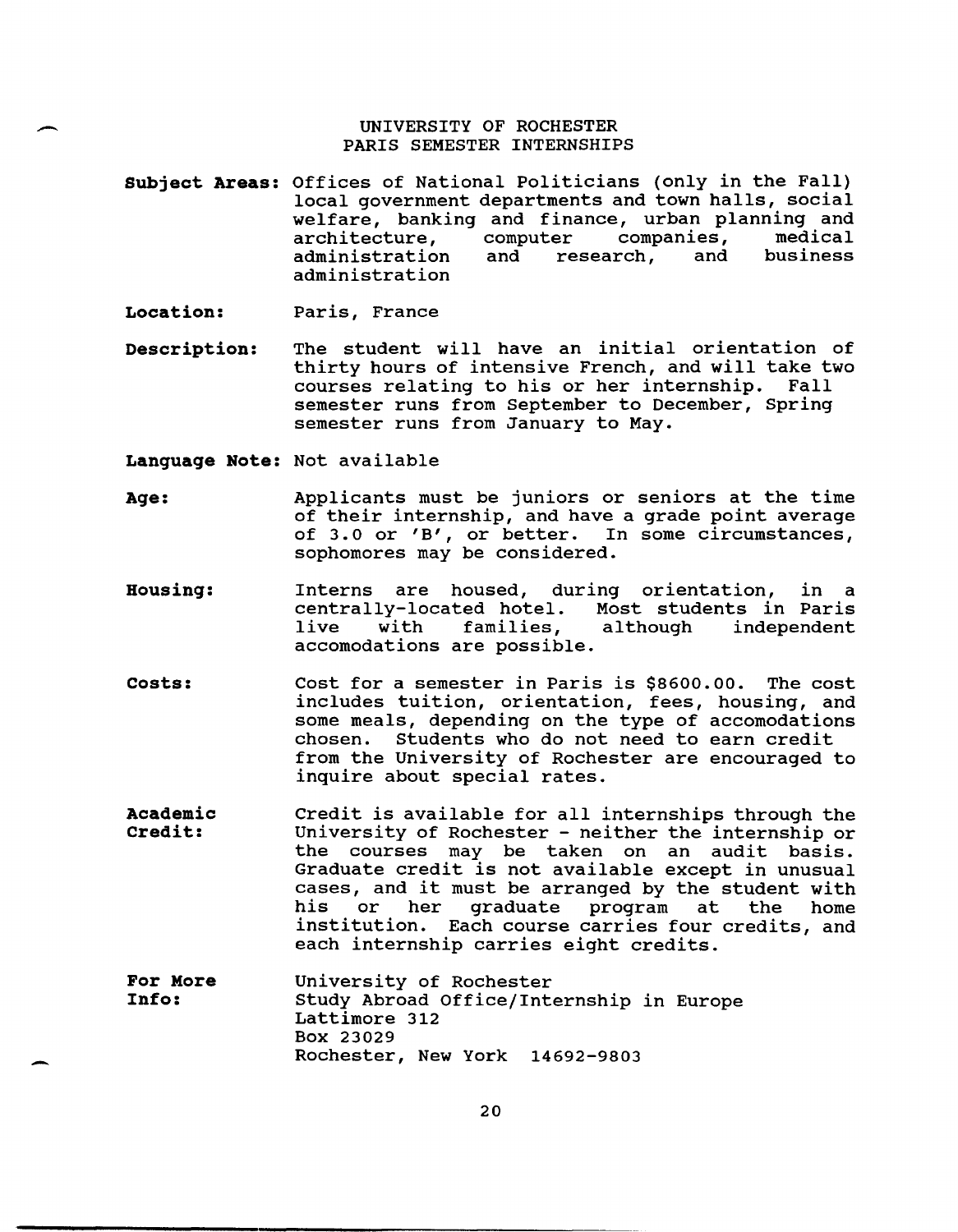#### UNIVERSITY OF ROCHESTER SEMESTER INTERNSHIPS IN BRUSSELS

**Subject Areas:** Politics, Business, and Interest Groups

**Location:**  Brussels, Belgium

-

-

**Description:**  Students will have an initial two-week orientation with a multi-level French course provided to all.<br>They will take two courses relating to the They will take two courses relating internship. Fall semester runs from September to December and Spring semester runs from January to May.

**Language Note:** Requirements vary depending on the internship.

- **Age:**  Applicants must be juniors or seniors at the time of their internship, and have a grade point average<br>of 3.0 or 'B' or better. In some circumstances, of 3.0 or  $'B'$  or better. sophomores may be considered.
- **Housing:**  Students share apartments with other interns, and are housed during the orientation in a residential hotel. The Brussels housing advisor helps students<br>find one of the plentiful short-term rental find one of the plentiful short-term<br>apartments. A housing allowance is advare A housing allowance is advanced to students by the Brussels program office.
- **cost:**  Cost for a semester in Brussels is \$7575.00. These costs include tuition, orientation, fees, housing, and some meals, depending<br>accomodation chosen. Students Students who do not need to earn University of Rochester credit should inquire about special rates.
- **Academic Credit:**  Credit is available for all internships through the University of Rochester - neither the internship or the courses may be taken on an audit basis. Graduate credit is not available except in unusual Graduate credit is not available except in unusual<br>cases, and it must be arranged by the student with bases, and it mase be arranged by the statent with his or her graduate program at the home<br>institution. Each course carries four credits, and each internship carries eight credits.
- **For More Info:**  University of Rochester Study Abroad/Internships in Europe Lattimore 312 Box 23029 Rochester, New York 14692-9803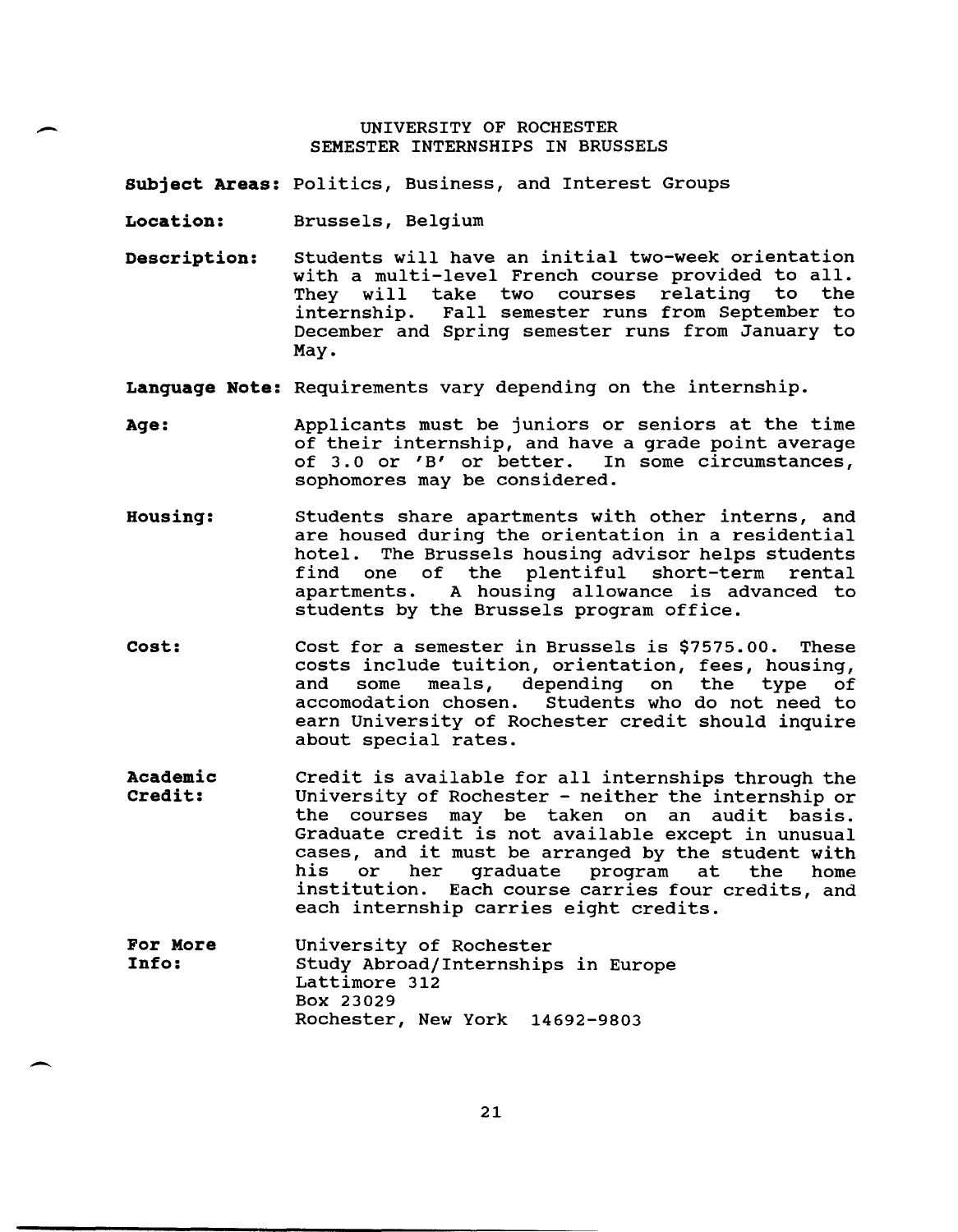UNIVERSITY OF ROCHESTER SEMESTER INTERNSHIPS

**Subject Areas:** Politics, Law, Arts, Social Science, Business, and Journalism/Communications

**Location:** Bonn, Germany

--.

-

- **Description:** There will be a two-week orientation which includes<br>tours and visits throughout the city. Students tours and visits throughout the city. work three to four days a week and take two courses. Some of the internships available include museums, opera, ballet and theater, social welfare,<br>institutions, marketing, retailing, business institutions, marketing, administration, television and radio stations, and<br>local newspapers. Fall semester runs from semester runs September to December, and Spring semester runs from January to May.
- **Language Note:** Those internships require a high degree of proficiency in the German language, both spoken and written. Students should have completed at least five semesters of college German (up through one advanced course which involves writing compositions and reading short stories, novellas, newspapers and magazines). Preference is given to applicants who<br>have taken at least one college course in least one college course conversational German.
- **Age:** Applicants must be juniors or seniors at the time of their internship, and have a grade point average of 3.0 or 'B', or better. In some circumstances, sophomores may be considered.
- **Housing:**  Students live in Bonn apartments are scarce. inexpensive. with families, since Commuting is easy and
- **cost:**  Cost for a semester in Bonn is \$7370.00. These costs include tuition, orientation, fees, housing, and some meals, depending on the type<br>accomodations chosen. Students who do not need Students who do not need to earn University of Rochester credit should inquire about special rates.
- **Academic Credit:**  Credit is available for all internships through the University of Rochester - neither the internship or the courses may be taken on an audit basis. Graduate credit is not available except in unusual Graduate creait is not available except in unusual<br>cases, and it must be arranged by the student with bases, and it mast be arranged by the stadent with<br>his or her graduate program at the home his or her graduate program at the home<br>institution. Each course-carries-four-credits, and each internship carries eight credits.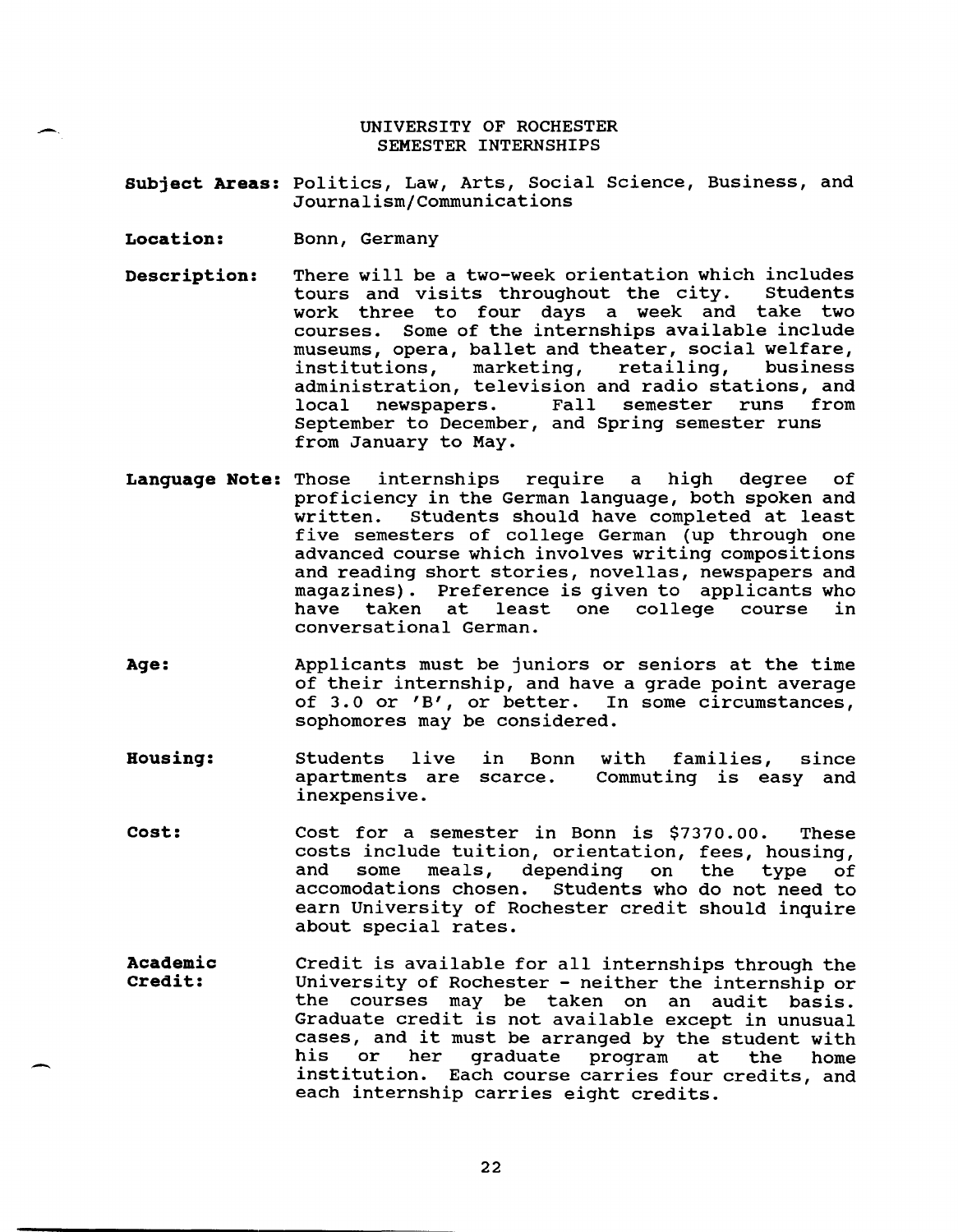| ~ | For More:<br>Info: | University of Rochester<br>Study Abroad Office/Internships in Europe |
|---|--------------------|----------------------------------------------------------------------|
|   |                    | Lattimore 312                                                        |
|   |                    | Box 23029                                                            |
|   |                    | Rochester, New York 14692-9803                                       |

 $\ddot{\phantom{a}}$ 

 $\overline{\mathbf{z}}$ 

-

 $\blacksquare$ 

 $\bar{t}$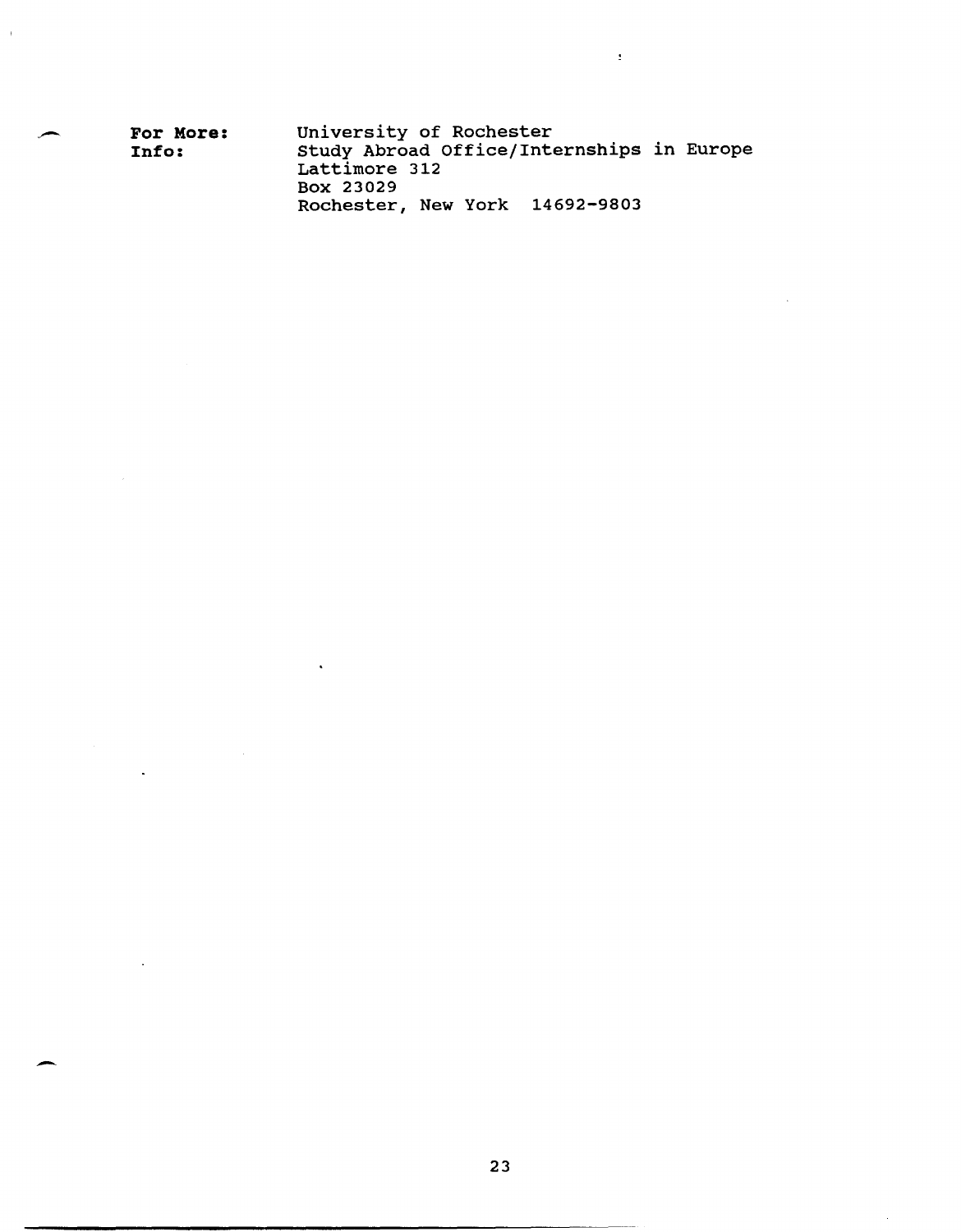#### ADDITIONAL ADDRESSES AND INFORMATION

In addition to those listed in this guide, these addresses may help you in obtaining information on internships abroad.

WORK ABROAD PROGRAMS CIEE 205 EAST 42nd STREET NEW YORK, NEW YORK 10017

COUNCIL TRAVEL WORK IN BRITAIN 729 BOYLSTON STREET, SUITE 201 BOSTON, MASSACHUSETTS 02116

NATIONAL SOCIETY FOR INTERNSHIPS AND EXPERIMENTAL EDUCATION 3509 HAWORTH DRIVE, SUITE 207 RALEIGH, NORTH CAROLINA 27609-7229 PH. (919) 787-3263

THE FORD FOUNDATION 320 EAST 43rd STREET NEW YORK, NEW YORK 10017

CDS INTERNATIONAL, INC. 330 SEVENTH AVENUE NEW YORK, NEW YORK 10001

OFFICE OF OVERSEAS STUDY 108 INTERNATIONAL CENTER MICHIGAN STATE UNIVERSITY EAST LANSING, MICHIGAN 48824

MR. M. VEZEL ADVISORY SERVICES, CENTER FOR HUMAN RIGHTS PALAIS DES NATIONS CH-1211 GENEVE 10 (FOR INTERNSHIPS WITH THE UNITED NATIONS CONCERNING HUMAN RIGHTS)

MRS. E. PONOMAREVA, CHIEF PUBLIC RELATIONS AND DOCUMENTATION UNIT INFORMATION SERVICE, ROOM C. 207 PALAIS DES NATIONS CH-1211 GENEVE 10